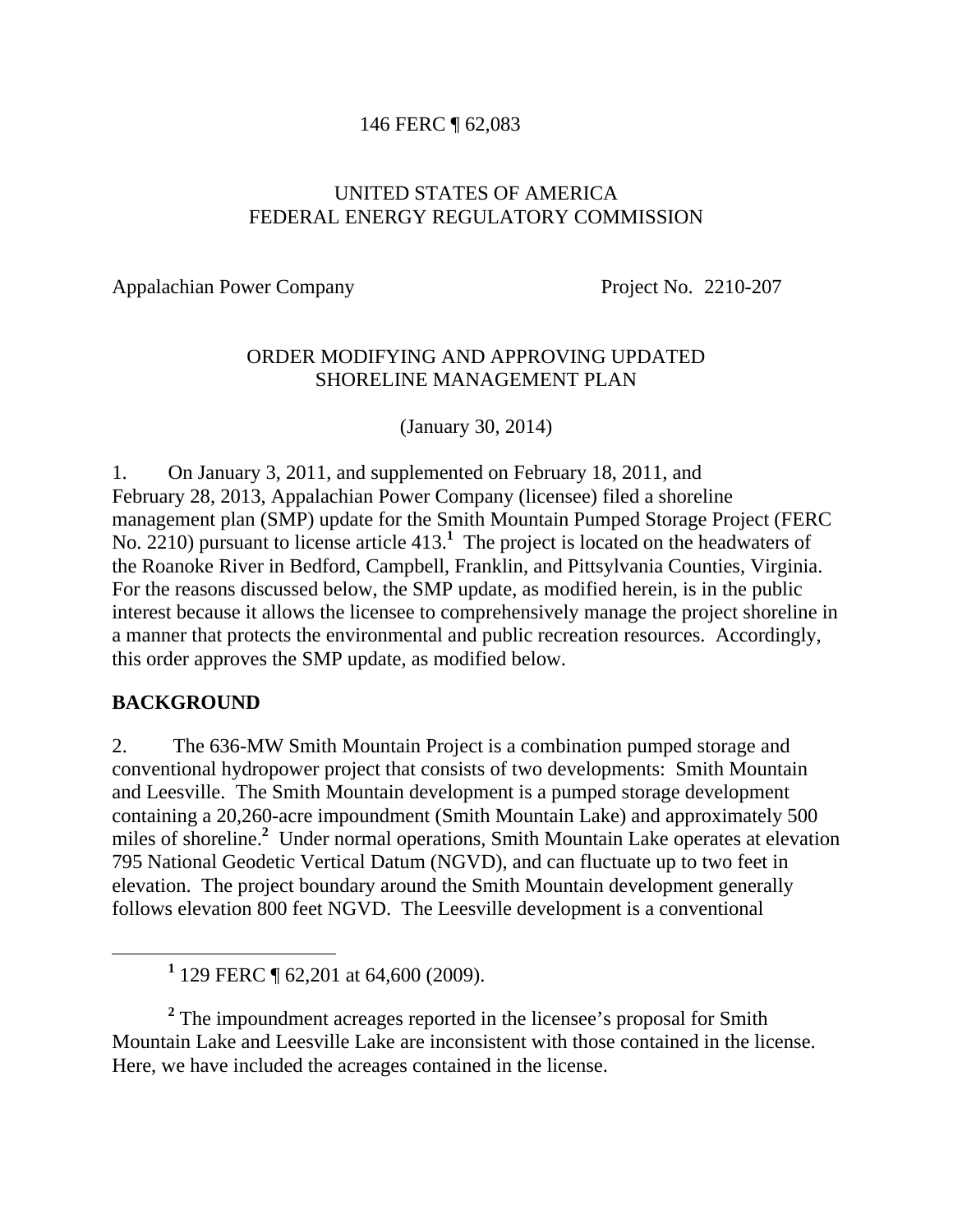hydropower development containing a 3,260-acre impoundment (Leesville Lake) and approximately 100 miles of shoreline. Leesville Lake typically operates at 613 feet NGVD, and can fluctuate up to 13 feet in elevation. The project boundary around the Leesville development generally follows elevation 620 feet NGVD. In general, Smith Mountain Lake has greater residential and commercial development than Leesville Lake.

3. On September 2, 2003, the licensee filed an application for approval of a SMP, which the Commission approved, with modifications, in 2005 (original SMP).<sup>3</sup> The original SMP provided guidelines, shoreline classifications, and regulations for shoreline development of the project's reservoirs.

4. The Commission issued a new license for the Smith Mountain Pumped Storage Project on December 15, 2009. Article 413 of the license required the licensee to continue implementation of the original SMP, as amended, and file an SMP update by July 5, 2010.**<sup>4</sup>** Article 413 required the licensee to include in the SMP update: (1) setbacks or buffers between commercial/residential and resource protection areas; and (2) an amendment to the Habitat Management Plan that (a) addresses the replacement of habitat along the shoreline removed during shoreline construction activities and (b) provides mitigation measures for habitat lost due to shoreline vegetation removal.**<sup>5</sup>**

5. Article 413 required the licensee to update the SMP in consultation with the Virginia Department of Conservation and Recreation (Virginia Recreation); Virginia Department of Environmental Quality (Virginia Environment); Virginia Department of Game and Inland Fisheries (Virginia Fisheries); Virginia Department of Historic Resources (SHPO); Virginia Department of Health; Smith Mountain Lake Association (Lake Association); Leesville Lake Association; Association of Lake Area Communities; Smith Mountain Lake Chamber of Commerce; Tri-County Lake Administrative Committee (Administrative Committee); Bedford, Franklin, Campbell, and Pittsylvania Counties; Tri-County AEP Relicensing Committee (Relicensing Committee); Smith Mountain Lake State Park; Virginia Council on Indians; Archeological Society of Virginia; and Turner's Building, Inc. (Builders).

<sup>4</sup> 129 FERC ¶ 62,201 at 64,600. On April 20, 2010, Commission staff granted the licensee's request for an extension of time to file its SMP update.

**<sup>5</sup>** *See id.* at 64,600 and 64,597-98 (Article 406).

**<sup>3</sup>**  $3$  112 FERC  $\P$  61,026 (2005). One of the Commission's modifications was to prohibit certain in-water construction activities during certain times of the year. In April 2006 and February 2007, the Commission amended these restrictions. *See* 115 FERC ¶ 62,071 (2006); 118 FERC ¶ 62,149 (2007).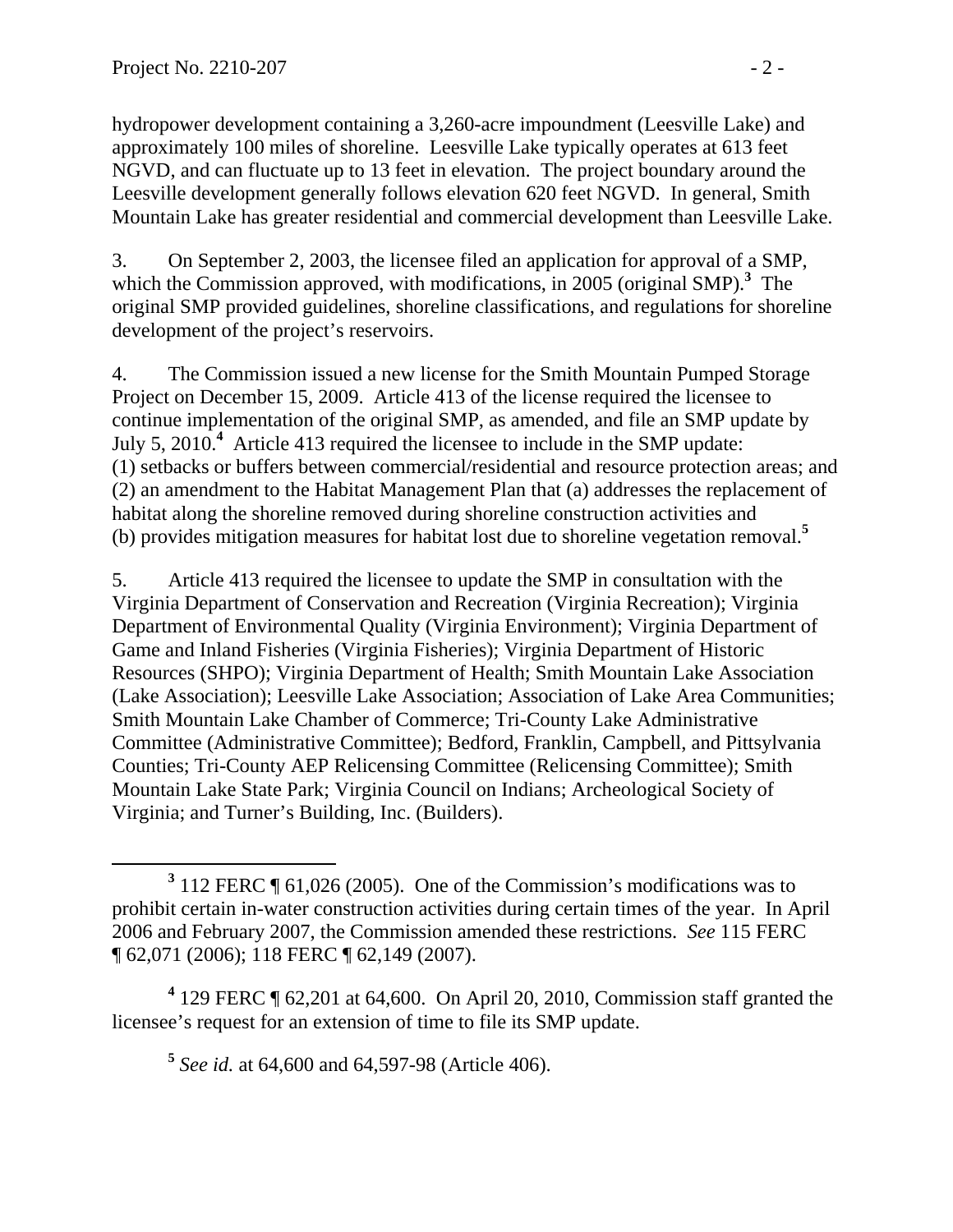6. Beginning in October 2009, the licensee formed a Steering Committee to guide the process for updating the SMP through an open forum. The Steering Committee held eleven meetings during the formulation of the SMP update. In addition, the licensee and Steering Committee held eight separate meetings with various stakeholders (i.e., dock builders, realtors, etc.) who would be affected by the SMP update. Further, to provide the public with information about the SMP update, the licensee created a website and held two public meetings. On November 1, 2010, the licensee distributed the draft SMP update to the Steering Committee and other entities required to be consulted by license article 413.

7. On January 3, 2011, the licensee filed the SMP update with the Commission. On March 17, 2011, the Commission issued public notice accepting the SMP update application and established April 15, 2011, as the deadline to file motions to intervene and comments.<sup>6</sup> In response to the public notice, the Relicensing Committee and Mr. Bill Brush filed motions to intervene in opposition to the SMP update,<sup>7</sup> and approximately 81 entities and individuals filed comments.<sup>8</sup> The U.S. Department of the Interior indicated that it had no comments on the SMP update. Five individuals filed comments that are either neutral or unrelated to the SMP. Three individuals filed comments that generally support the SMP update, including comments that more shoreline vegetation should be

 **<sup>6</sup>** 76 Fed. Reg. 18,745 (April 5, 2011).

<sup>7</sup> Timely, unopposed motions to intervene are granted by operation of Rule 214 of the Commission's rules and regulations. 18 C.F.R. § 385.214 (2013)

**8** Comments were filed by Mark Moorman, Phillip Pool, David Motley, Preston Michael, Deanna Karafiath, Michael Pagans, Luther and Judy Mauney, William Reidenbach, Orban Gregory, Steven Johnston, Don Atkins, Tenisha Gilmore, Smith Mountain Marine Business Association, Loretta and Charles Manning, Russell Seneff, Bruce Dungan, John Barr, Robert Gilmore, Joseph Swistak, Doug Domenech, Angelique Case, Margaret Nolan, Stephaen Barry, Donald Nolen, Neil Bayley, Roger Winters, Catherine and Jerry Dalton, Greg Kuhrtz, Julia Moore, Thomas Schnabel, George Lacombe, Ronald Smith, Matthew Thompson, Automatic Boat Covers, Warren Standley, Jeff Thompson, Rita and Nick Michaelides, Herbert Miller, Peter Reinhardt, John and Bettie Mack, Reese Booth, Michael Gooden, Ribert Milligan, Marie Walker, William Wallace, Robert Matthewson, Pam Sinex, Gordon Bratz, Larry Iceman, Eleanor, Richard Donnelly, Sandra Horne, Mike Forte, Gerald and Ferne Hale, Lawrence Cox, James LaBarre, James Mills, Carmen Perri, LG Jeffcoat, Gerardo Caprario, James Moore, Michael Lobue, Sherrie Beard, Sue Gordon, Michael Kacmarcik, Leesville Lake Association, Annette Thornhill, Wayne Mize, Robert Carlberg, Ivo Fioriti, Eddie Bruce, Stanley Smith, Dollie Kinkead, and Phyllis Johnson.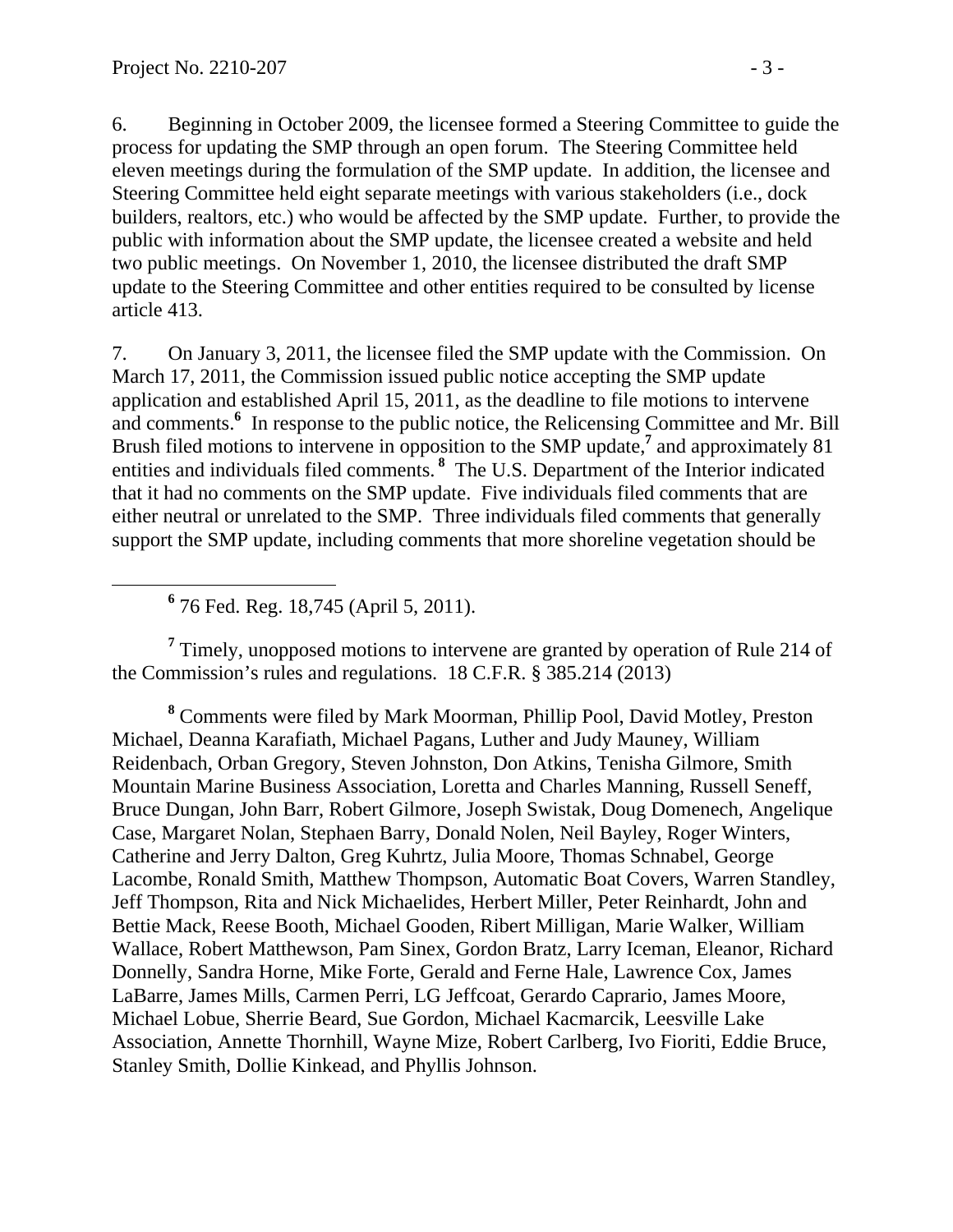planted as mitigation, and that those opposed to the SMP update are only opposed because they have violated the SMP rules and would face greater consequences under the SMP update. The Relicensing Committee, Administrative Committee, and West Piedmont Planning District Commission, (hereinafter, Counties); Lake Association; Virginia DNR; Builders; Leesville Association; and 24 individuals filed comments that either oppose the SMP update or propose changes to the SMP update. An additional 43 individuals filed form letters that generally supported the Counties' comments.

8. On May 13, 2011, the licensee filed a response to the comments in opposition to the SMP update.

9. On June 6, 2011, the Counties and Mr. Brush requested that the Commission convene a technical conference concerning the SMP update, as well as issues related to the licensee's approved Debris Management Plan. Subsequently, numerous individuals also filed requests for a technical conference.

10. On December 7, 2011, the licensee and Counties, jointly, filed a request for the Commission to delay action on the SMP update while the licensee pursued settlement negotiations. On December 9, 2011, the Commission issued a notice designating two non-decisional Commission staff members to assist the negotiating entities in arriving at a settlement of the issues.**<sup>9</sup>** On January 31, May 30, August 28, and November 14, 2012, the licensee and Counties filed joint status updates on the progress of the settlement negotiations.

11. On February 28, 2013, the licensee filed a settlement agreement that revised the licensee's proposed SMP update and resolved the Counties' and Mr. Brush's issues with the SMP update.

12. Following the settlement agreement filing, the Counties and Mr. Brush, separately, filed statements withdrawing their comments in opposition to the SMP update, and supporting Commission approval of the SMP update without material modification.

13. On March 7, 2013, the Commission issued a notice of the filing of the revised SMP update, establishing April 8, 2013, as the deadline to file comments and motions to intervene regarding the proposed revisions to the SMP update.**<sup>10</sup>** Two timely motions to intervene were filed by the Smith Mountain Marine Business Association (Marine

**<sup>10</sup>** 78 Fed. Reg. 16,489 (March 15, 2013). Although the nature of the proposed revisions to the SMP update did not require providing an additional opportunity to intervene in the SMP update proceeding, the notice nevertheless did so.

**<sup>9</sup>** 76 Fed. Reg. 78,631 (December 19, 2011).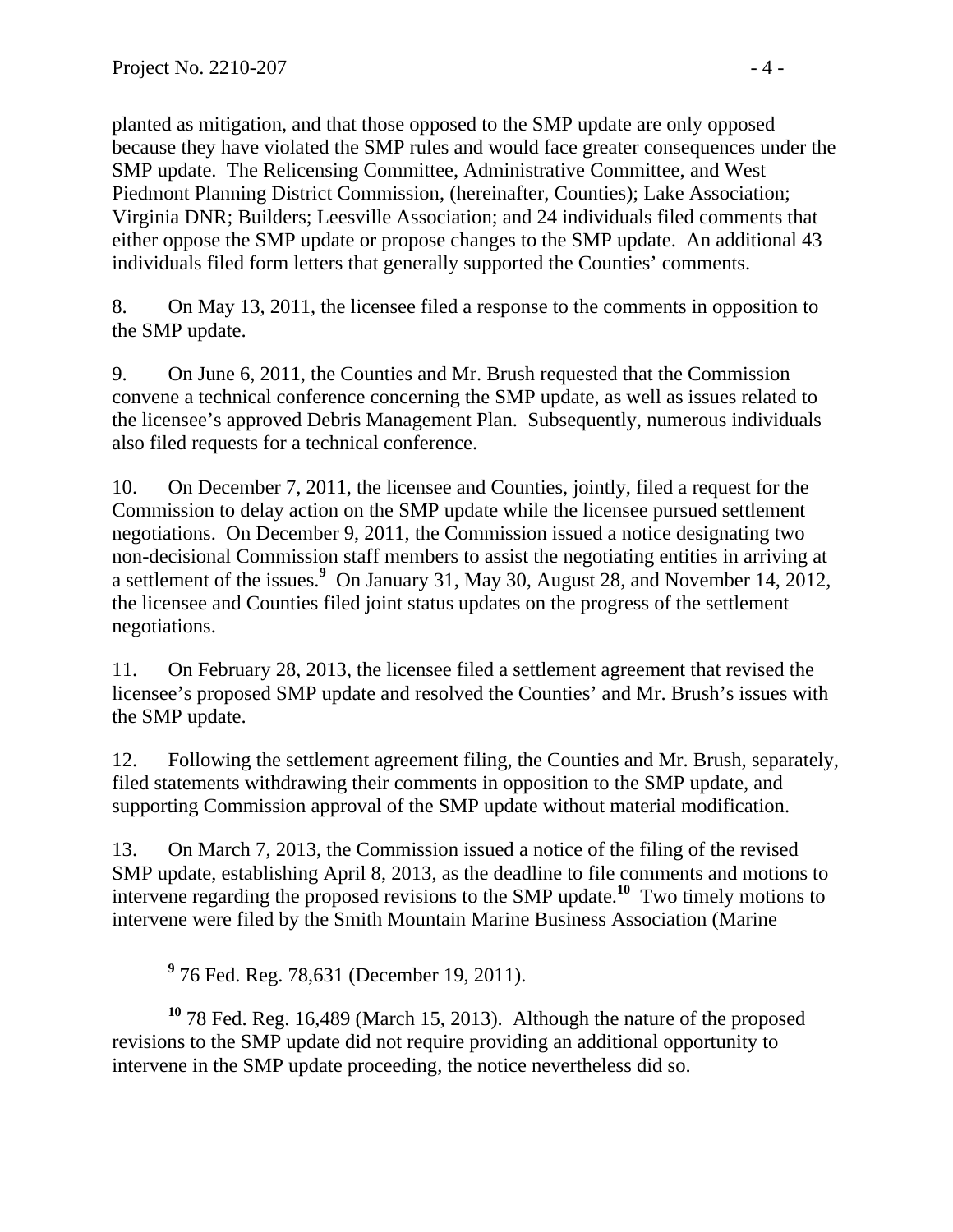Association), and jointly by Automatic Boat Covers of VA & NC, LLC and Innovative Marine Technologies (collectively, Automatic Covers).<sup>11</sup> On April 16, 2013, the licensee filed an answer in opposition to Marine Association's and Automatic Covers' motions to intervene. On October 29, 2013, the Commission issued a notice granting Marine Association's and Automatic Covers' motions to intervene.**<sup>12</sup>**

14. In addition, Steve Hladik and Robert Adams filed comments in support of the revised SMP update; Deborah Greene, Erik Plyler, and Dave Gresham filed comments unrelated to the changes proposed in the revised SMP update (i.e., dredging and vegetation removal requirements); and Lynn and Linda Barnes and Warren Theis filed comments in support of both the Marine Association and settlement agreement. On May 8, 2013, the licensee filed a response to these comments.

15. In response to both of the Commission's notices issued on March 17, 2011, and March 7, 2013, numerous agencies and individuals filed comments in opposition to certain aspects of the proposed SMP update that were not addressed by the settlement agreement. Those comments will be addressed below.

# **LICENSEE'S PROPOSAL**

16. License article 413 of the Smith Mountain Pumped Storage Project License requires the licensee to prepare an SMP update that includes at a minimum:

- (a) specific provisions in the *Habitat Management Plan* … including: (i) replacement of habitat along the shoreline that is removed during shoreline construction activities (*e.g.*, shallow-water habitat that is affected by the installation of riprap or docks), and (ii) mitigation for habitat lost due to the removal of overhanging vegetation along the shoreline; and
- (b) setbacks (or buffers) between commercial/residential and resource protection areas.**<sup>13</sup>**

17. In addition to addressing the above requirements of article 413, which are described below, the SMP update also includes the following substantive changes: (1) creating a new Island Protection classification, and combining the Impact

**<sup>11</sup>** Marine Association's and Automatic Covers' motions to intervene in opposition did not raise any issues with the changes to the SMP proposed in the revised SMP update.

**<sup>12</sup>** *See* Notice Granting Intervention filed on October 29, 2013, in P-2210-207.

**<sup>13</sup>** 129 FERC ¶ 62,201 at 64,600.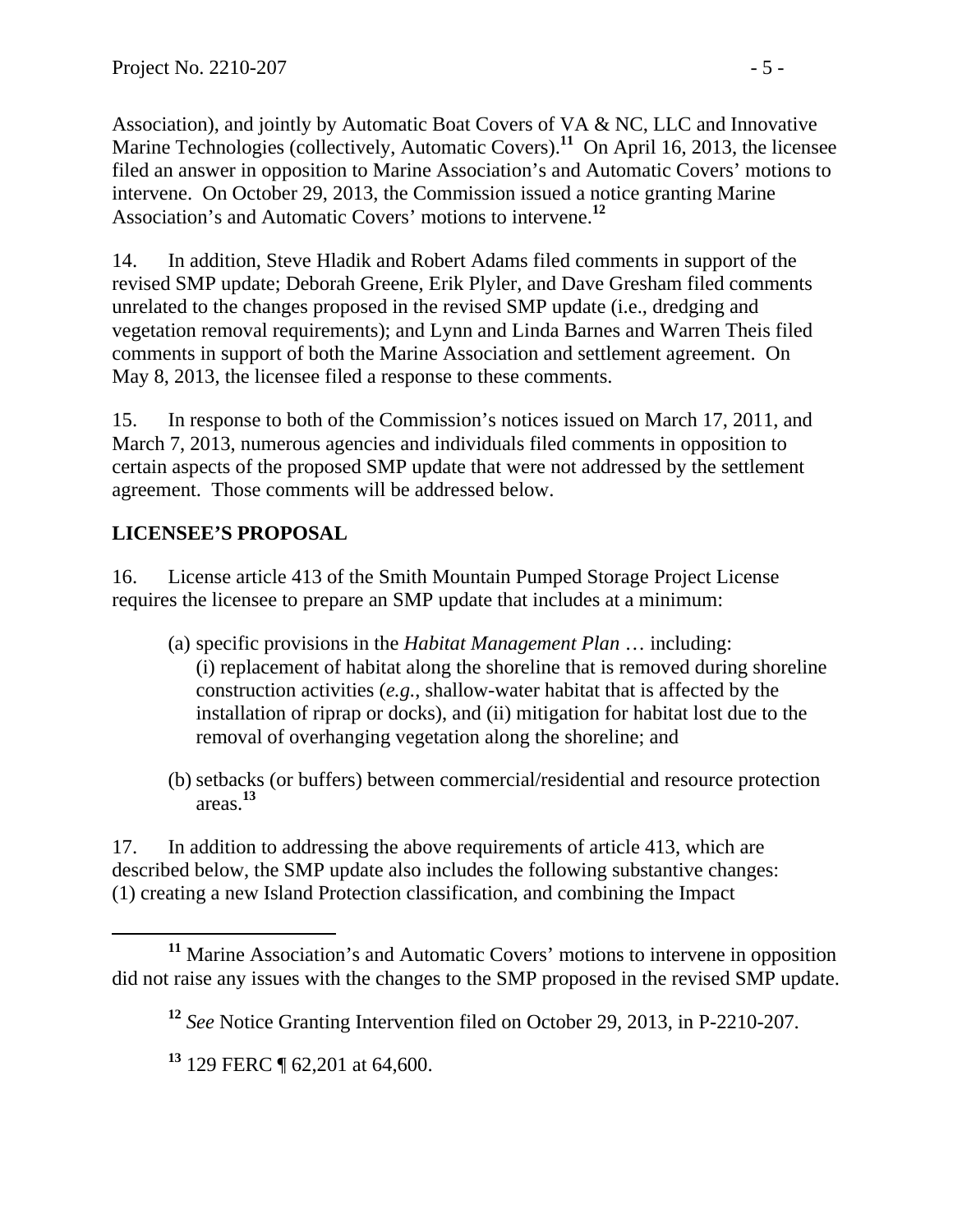Minimization Zone and Conservation/Environmental classifications into a new Resource Protection Area classification; (2) increasing the licensee's authority to approve variances and exceptions to the SMP; (3) establishing an appeal process for the licensee's shoreline decisions; (4) establishing guidelines for unpermitted structures, clarifying the licensee's intent and definitions regarding mitigation for unpermitted structures, and reducing the amount of vegetation required to be replaced when vegetation is removed inside the project boundary; and (5) adding minimum depth requirements for docks (commercial and residential). The major changes proposed in the revised SMP update will be discussed below.

18. The SMP update also proposes several minor changes, including: (1) modifying the SMP's definitions (*e.g.*, modifying the wetland definition to state that wetlands do not have to be field-delineated); (2) adding the concept of buildable areas for dock structures; (3) specifying prohibited activities (*e.g*., large signs, swim platforms, septic tanks, habitable structures, fire pits, geothermal loops) and allowable activities (*e.g.*, trams, boat covers, covered fishing piers, solar panels) within the project boundary; (4) increasing the maximum enclosure size at commercial marinas; (5) allowing commercial marinas to make minor slip rearrangements; (6) removing the requirement for landowners to mitigate for riprap installation; (7) revising the SMP's dredging rules to more closely conform to the U.S. Army Corps of Engineers (Corps) nationwide permits; (8) requiring annual (or as needed) consultation with a Technical Advisory Committee, consisting of the Virginia Environment, Virginia Recreation, Virginia Fisheries, county planning staffs, an area surveyor, and an area dock builder;**<sup>14</sup>** and (9) proposing to review and update the SMP in ten years following Commission approval, then every five years thereafter.

#### Habitat Management Plan Provisions Required By License Article 413

19. As stated above, license article 413 requires the SMP update to include provisions to replace habitat along the shoreline that is removed during shoreline construction activities and mitigate habitat lost due to the removal of shoreline vegetation. To meet these requirements, the SMP update proposes that: (1) when trees and woody material along the shoreline are removed during installation of docks, piers, ramps, riprap or other structures they must be collected, bundled, and sunk along the adjacent shoreline in water no greater than 20 feet deep so as to replace fish habitat (in lieu of natural habitat, manmade habitat may be used instead, subject to the licensee's approval); (2) when wetland and scrub/shrub habitat along shorelines classified as Resource Protection Area is disturbed, the lessee must develop a plan to protect these sensitive resources in

**<sup>14</sup>** The annual consultation requirement would be in addition to any consultation the licensee must perform before filing its proposed 10-year SMP update.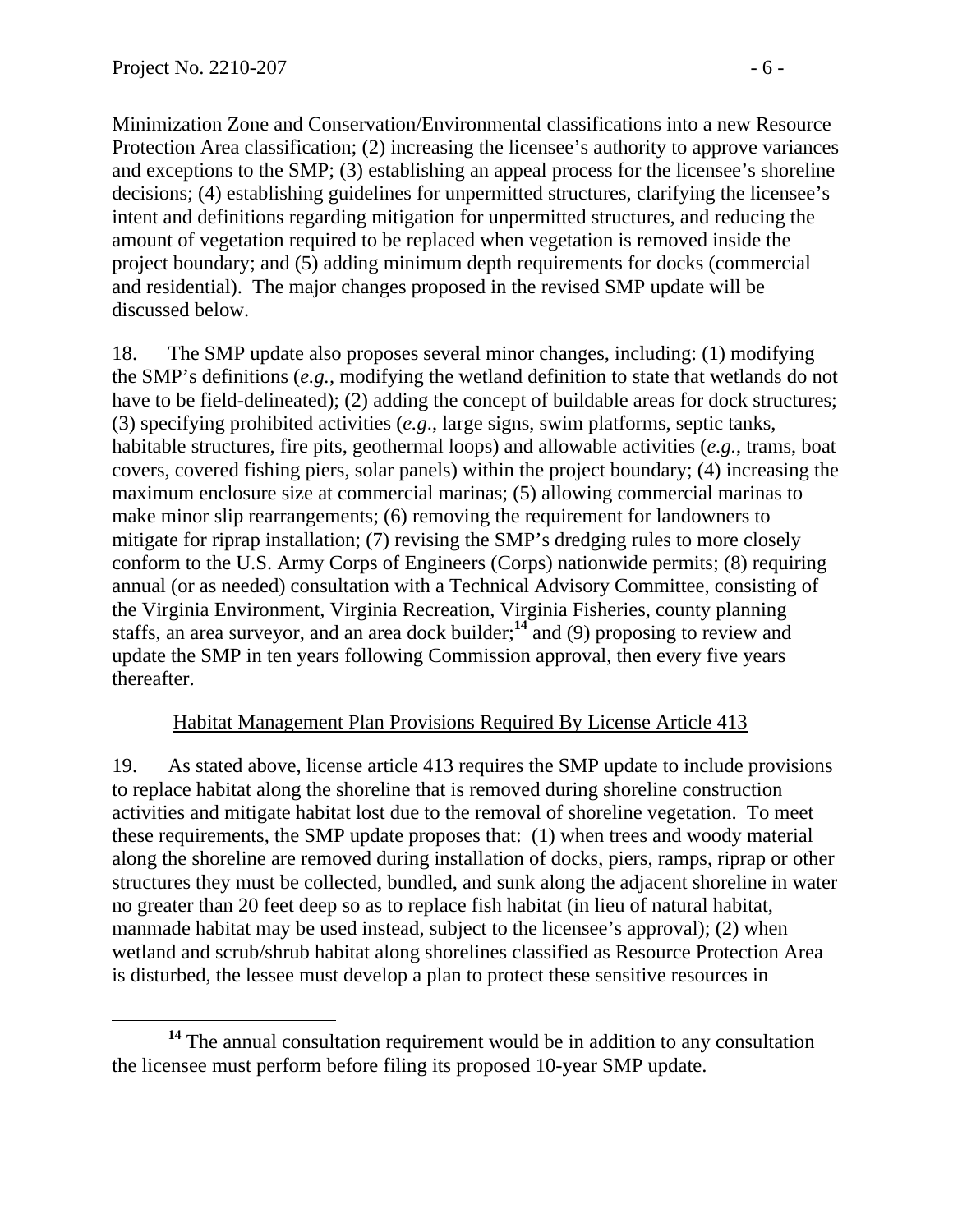consultation with the appropriate regulatory agencies and the Habitat Technical Review Committee;**<sup>15</sup>** and (3) any removed shoreline vegetation must be replaced according to detailed standards in the SMP.

20. Additionally, license article 413 requires the SMP update to include setbacks or buffers between commercial/residential and resources protection areas. To comply with this requirement, the licensee proposes to establish a 30-foot buffer around shoreline areas classified as Resource Protection Area.

## Shoreline Classifications

21. The original SMP set forth six shoreline classifications: (1) High-Density Commercial; (2) High-Density Multi-Use; (3) Public Use; (4) Low-Density Use; (5) Impact Minimization Zone; and (6) Conservation/Environmental. As part of the settlement, the SMP update has two new classifications: Island Protection and Resource Protection Area (which combines the old Impact Minimization Zone and the Conservation/Environmental classifications). Thus, the SMP update includes six classifications: (1) High-Density Commercial; (2) High-Density Multi-Use; (3) Public Use; (4) Low-Density Use; (5) Island Protection; and (6) Resource Protection Area. The licensee states that the classifications remain inclusive from the top-down (an area classified as High-Density Commercial could be used for any other use, but not vice versa). Like the original SMP, the SMP update provides specific parameters defining each shoreline classification, including upland zoning classifications, existing shoreline facilities, boating density estimates, shape of the shoreline (i.e., presence of coves, open water, or islands), and presence of sensitive environmental areas. The classifications changed by the SMP update are described below.

22. The Island Protection classification includes all islands within the project boundary. The Resource Protection Area classification includes shoreline areas that have one or more of the following characteristics: (1) contains large woody debris; (2) located near known cultural sites; (3) located near the Smith Mountain Wildlife Management Area; (4) identified as scenic; (5) identified as habitat for the Roanoke logperch; (6) identified as stream beds; (7) contains wetlands or scrub-shrub habitat; (8) identified by the Virginia Natural Heritage Program as important natural communities; or (9) located near restriction zones such as boat barriers and dams. Development within Island

**<sup>15</sup>** The Habitat Technical Review Committee consists of representatives from the licensee, Virginia Fisheries, Lake Association, Leesville Lake Association, Administrative Committee, and one at-large member with experience in habitat enhancement.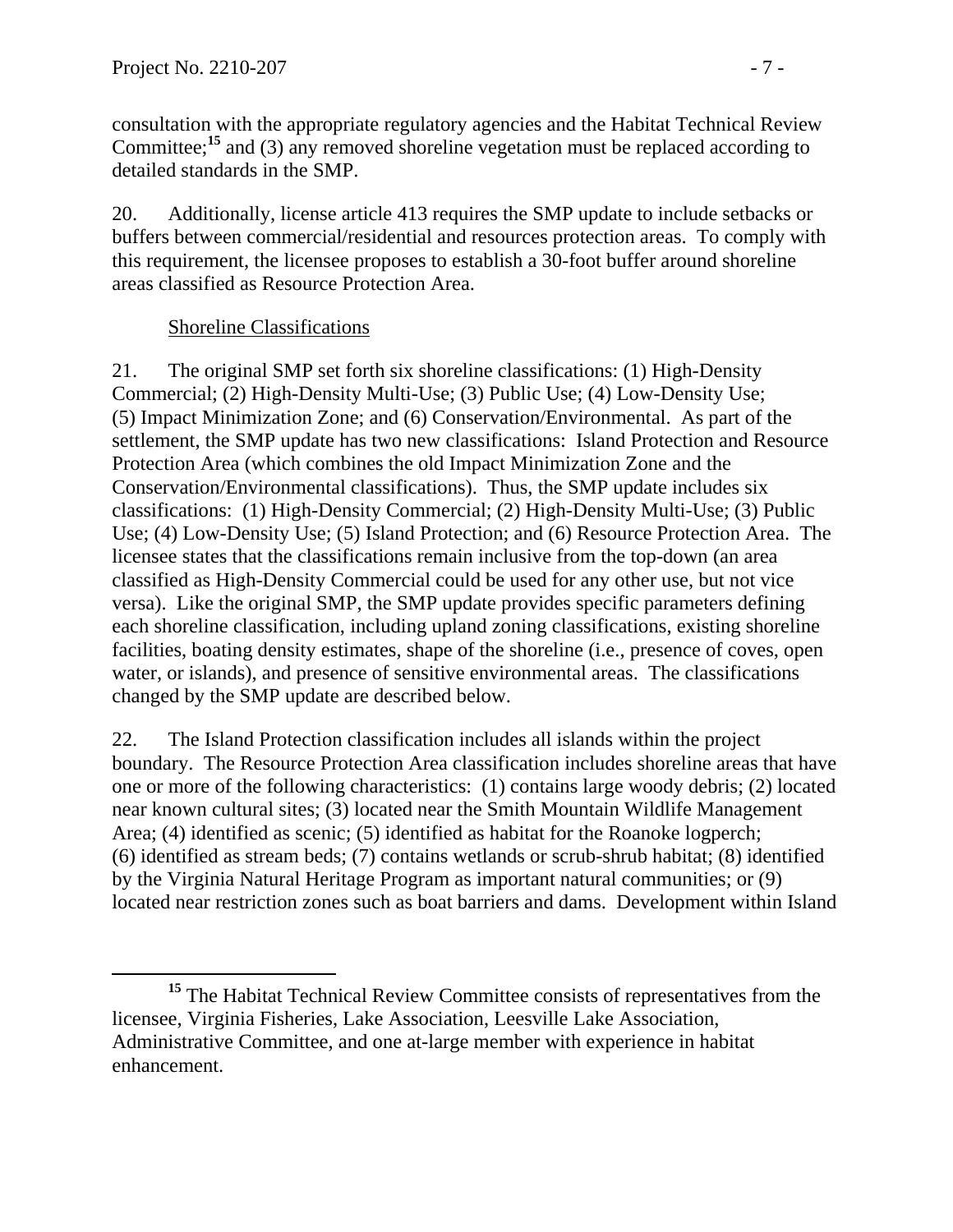Protection and Resource Protection Area classifications would be limited, but possible, depending on resource agencies review and project resource mitigation.

23. The relative amount of shoreline in each proposed classification is shown below for each of the project's lakes:

Table 1. A summary of the relative amount of shoreline classified under each of the six proposed shoreline classifications for each project lake.

| <b>Shoreline Classification Area</b> | <b>Percent of Shoreline</b> |                  |  |
|--------------------------------------|-----------------------------|------------------|--|
|                                      | <b>Smith Mountain</b>       | <b>Leesville</b> |  |
| <b>High-Density Commercial</b>       | 4.2%                        | 0.2%             |  |
| <b>High-Density Multi-Use</b>        | 6.2%                        | 18.4%            |  |
| Public Use                           | 5%                          | 0.2%             |  |
| Low-Density Use                      | 73.2%                       | 36%              |  |
| <b>Island Protection</b>             | 1%                          | 0.9%             |  |
| <b>Resource Protection Area</b>      | 10.3%                       | 44.3%            |  |

Variance, Exception, and Appeal Processes and Review of SMP Update

24. The original SMP stated that the licensee could grant four types of variances from the SMP (i.e., low density use variances, agency review variances, Impact Minimization Zone variances, and variances needing Commission approval), subject to varying levels of review and approval by natural resource agencies and the Commission. The SMP update proposes to modify the variance process in response to comments received from the Steering Committee members and settlement negotiations and in response to the SMP update's proposed changes to the shoreline classifications. The licensee would consider variances from the SMP on a case-by-case basis where an individual would otherwise be unable to install a dock or where shoreline is incorrectly classified, and any variances would be submitted to the Commission for approval.

25. A new process for "exceptions" to the SMP would apply for construction within the project boundary along shoreline classified as Resource Protection Area. Without an exception, uses and activities are prohibited along shoreline designated as Resource Protection Area. To obtain an exception for such uses along shoreline classified as Resource Protection Area, the applicant would have to contact the licensee to determine which sensitive resources are present, make an application for the use, and then submit an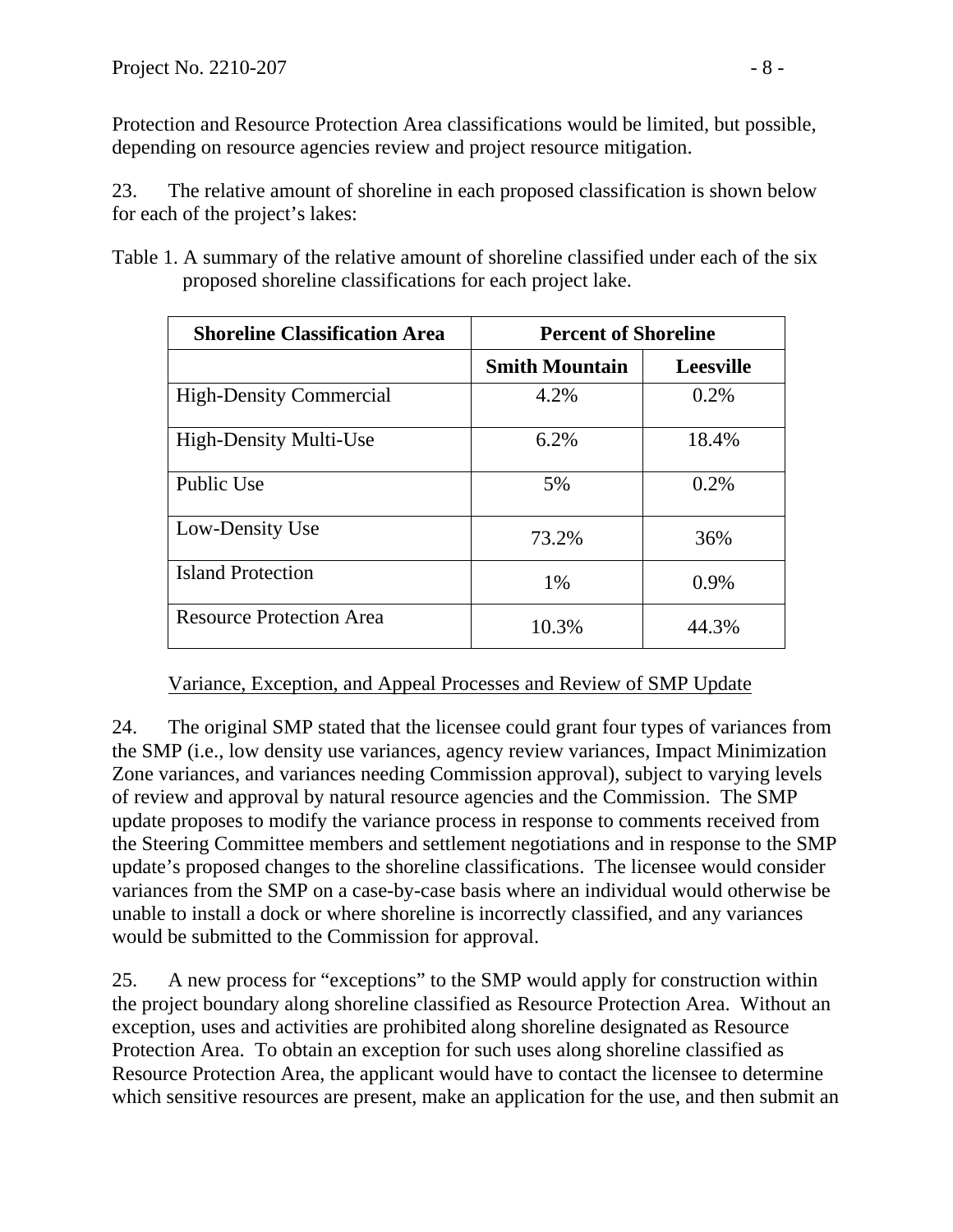application package to the licensee that identifies the mitigation effort that the applicant would undertake according to a pre-defined table (Table 3.4-1 of the SMP). The requirements are similar to those included in the original SMP but reflect the new shoreline classifications. If the shoreline was designated as Resource Protection Area for reasons other than the presence of wetlands or scrub shrub habitat, the licensee would then review the exception request, consult the appropriate resource agencies, and proceed without Commission approval. If the shoreline was classified as Resource Protection Area due to the presence of wetlands or scrub shrub habitat, the licensee would inspect the property to determine whether or not wetlands are present. Depending on the results of the licensee's inspection, the licensee would follow a specific process that would include consultation with the Habitat Technical Review Committee, a formal wetland delineation, and wetland mitigation (if necessary).

26. The original SMP did not include a process for an entity to appeal administrative decisions made by the licensee pursuant to the SMP. The SMP update adds a process whereby a property owner may appeal an administrative decision under the SMP to the licensee's Hydro Manager. If there is still a disagreement following the decision by the Hydro Manager, the property owner may contact the Commission.

27. The original SMP stated that the licensee would review the SMP every five years and update it as necessary. The SMP update proposes to extend this review process to review the SMP in ten years following Commission approval, then every five years thereafter.

## Monitoring and Enforcement Procedures

28. The licensee states that it regularly monitors the project's shoreline for nonconformities to the SMP. If a structure is found to be dilapidated, not otherwise safely maintained, not constructed in accordance with its permit, or violating the conditions of the SMP, the licensee will notify the property owner and take any necessary lawful action to correct the violation. In the original SMP, such actions included cancellation of permits or removal of facilities. Although cancelling the permit remains an option for the licensee under the SMP update, the licensee now proposes an alternative option for shoreline uses not built according to a permit. In lieu of cancelling the permit, the SMP update proposes to allow the property owners to provide alternative improvements (i.e., installing vegetative plantings or fish habitat or using best management practices for stormwater management) to mitigate for structures or uses that do not conform to the SMP. Specific recommendations for revegetation are specified in the SMP update, and are intended to match the scale of the violation.

29. As a result of the settlement negotiations, the SMP update also establishes a procedure for documenting and administering permits for existing boat docks and piers. The SMP update specifies four categories of existing boat docks and the associated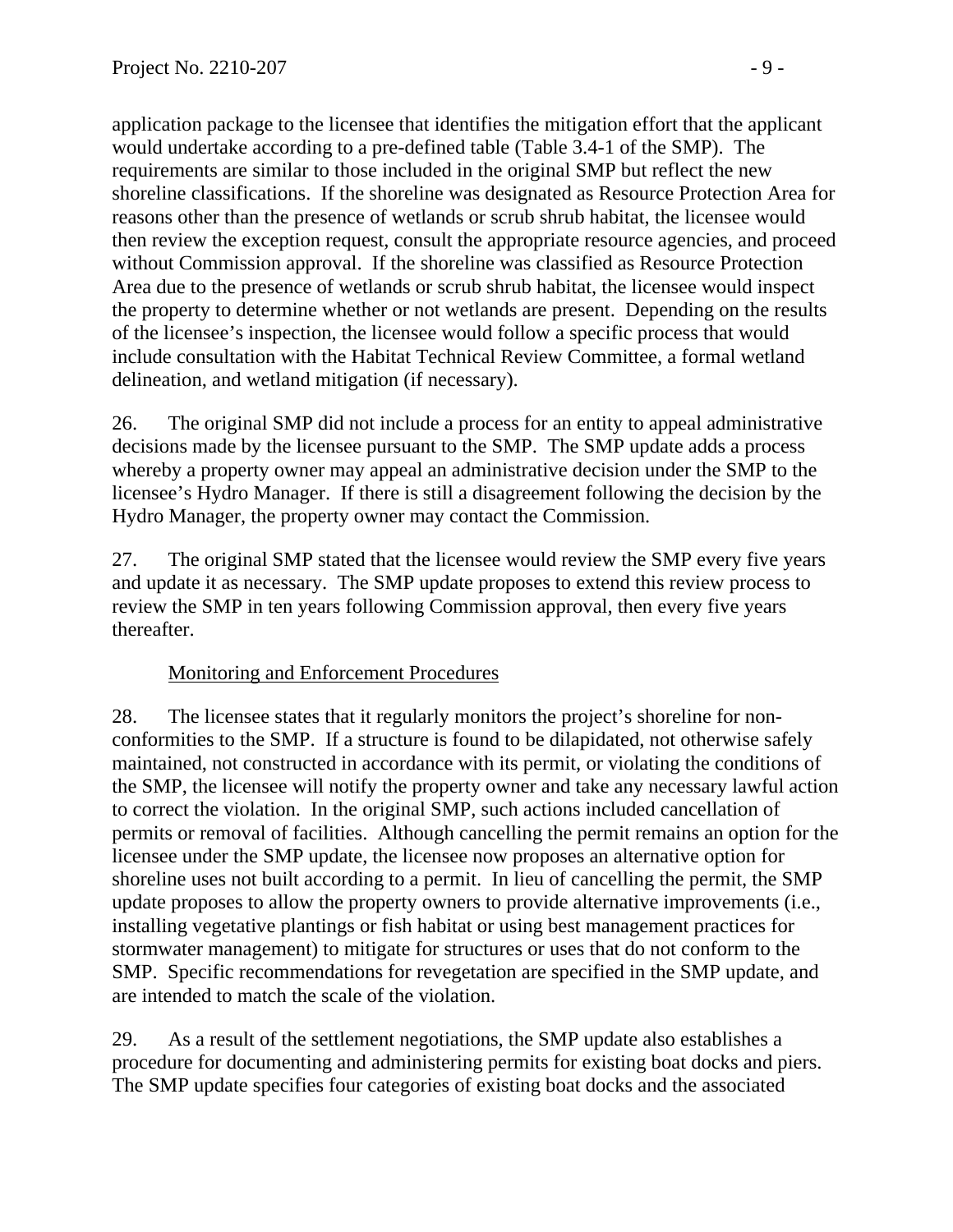permitting procedures: (1) "legacy docks," constructed or permitted prior to implementation of the original SMP, would be issued a permit and would not be required to conform to the SMP; (2) docks constructed after implementation of the original SMP that do not have a permit must conform to the SMP in order to receive a permit; (3) docks constructed after implementation of the original SMP that have a valid permit must conform to the conditions of the permit; and (4) docks constructed at any time pursuant to the terms and conditions of a specific Commission order must conform to the conditions of that authorization.

30. If a non-conforming structure that has a permit from the licensee has been destroyed or damaged, it may be replaced provided that it satisfies certain conditions defined in the SMP (*e.g.*, the structure was safely maintained or the replacement is timely). If the licensee is concerned that a structure may be dangerous, it will work in consultation with the appropriate local authorities to repair or remove any dangerous structures. Maintenance to non-dangerous structures is encouraged as long as the maintenance does not change the overall layout of the non-conforming structure. Modifying the non-conforming structure's layout would then require the structure to conform to the SMP.

## **DISCUSSION**

31. Several comments focus on issues outside the scope of the SMP update, such as erosion, sedimentation, recreational improvements, and debris management. Any comments on these issues are more appropriately addressed through the existing provisions of the corresponding license articles and plans.**<sup>16</sup>** Additionally, several comments refer to case-specific complaints regarding the licensee's decisions under the original SMP, which are most appropriately addressed separately from this order. The SMP update establishes an appeals process for shoreline management decisions whereby a property owner can appeal a decision to the licensee's Hydro Manager. This process should assist in the resolution of many of these issues.

**<sup>16</sup>** The approved Erosion Monitoring Plan (article 402) and approved Sedimentation Monitoring Plan (article 403) require the licensee to complete erosion or sedimentation surveys and report on its findings in consultation with various resource agencies and technical review committees. License article 410 requires the licensee to file a Recreation Management Plan, which was filed June 28, 2010, and is currently pending before the Commission. License article 411 requires the licensee to implement a Debris Management Plan, which requires the licensee to file an annual report on activities under the plan.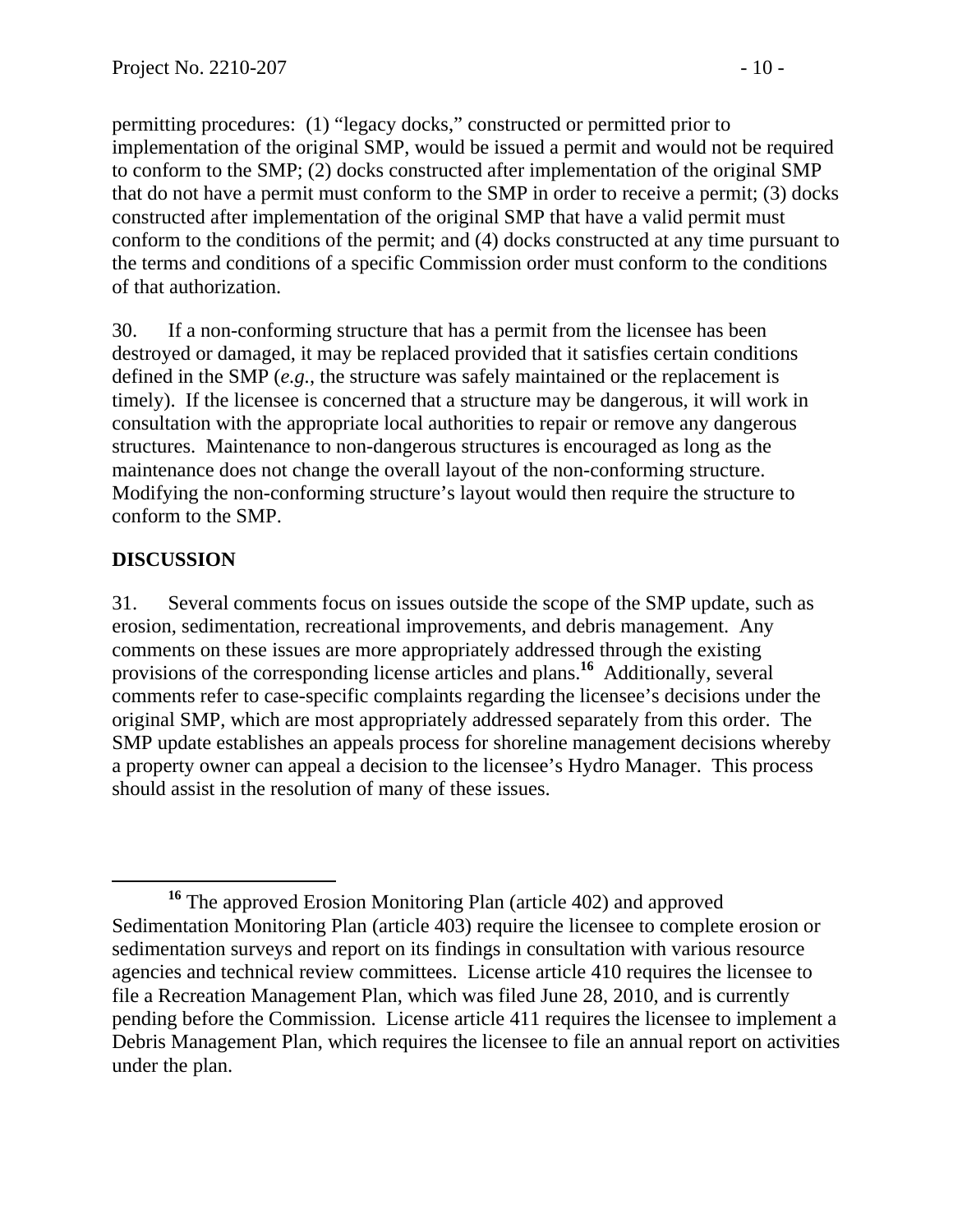### Preliminary Matters

32. Prior to the settlement agreement, the Virginia DNR, Congressman Robert Hurt, and several individuals requested that the Commission extend the public comment period, hold a public meeting or technical conference regarding the SMP update. Due to the extensive history of public involvement and comment on the original SMP; the extent of public meetings, consultation, and comments included in the SMP update application; the numerous public comments submitted on the record for this proceeding; and the settlement agreement, the record of this proceeding is adequate.

33. The Lake Association and several individuals are concerned with the licensee's consultation efforts. Specifically, the commenters assert that, although the licensee consulted with the required entities, it did not adopt all of the comments and recommendations of the entities. The commenters also request clarification regarding how the Steering Committee and the Technical Advisory Committee**<sup>17</sup>** will be consulted during the drafting of the next SMP update. The commentors recommend that the licensee's Technical Advisory Committee be expanded to assist the licensee in the implementation of the SMP.

34. In response, the licensee states that it made numerous changes to the original SMP at the request of various stakeholders, including changes incorporated in the SMP update.**<sup>18</sup>** The licensee responds that although it is not required to consult a Technical Advisory Committee, it voluntarily proposed to do so on an annual and as-needed basis to work out technical issues.

35. Under license article 413, the licensee was required to consult with sixteen agencies and stakeholders for the SMP update, document that consultation, and describe either how the consulted entities' recommendations were accommodated or why they were not. The licensee is not required to include every recommendation made by these entities, but it is required to provide a reason why a recommendation is not adopted. The licensee considered the recommendations, implemented some but not all of the recommendations, and gave its reasons for not implementing specific recommendations.

**<sup>18</sup>** In its May 13, 2011 response to comments, the licensee provides a list of changes to the original SMP (*e.g.*, concerning classifications, setbacks, dredging restrictions, etc.) that it has proposed in the SMP update, including changes requested by the counties, Steering Committee, citizens and other stakeholders, as well as proposed changes as a result of the licensee's experience implementing the SMP.

<sup>&</sup>lt;sup>17</sup> The Technical Advisory Committee includes Virginia Environment, Virginia Fisheries, Virginia Recreation, county planning staffs, an area surveyor, and an area dock builder.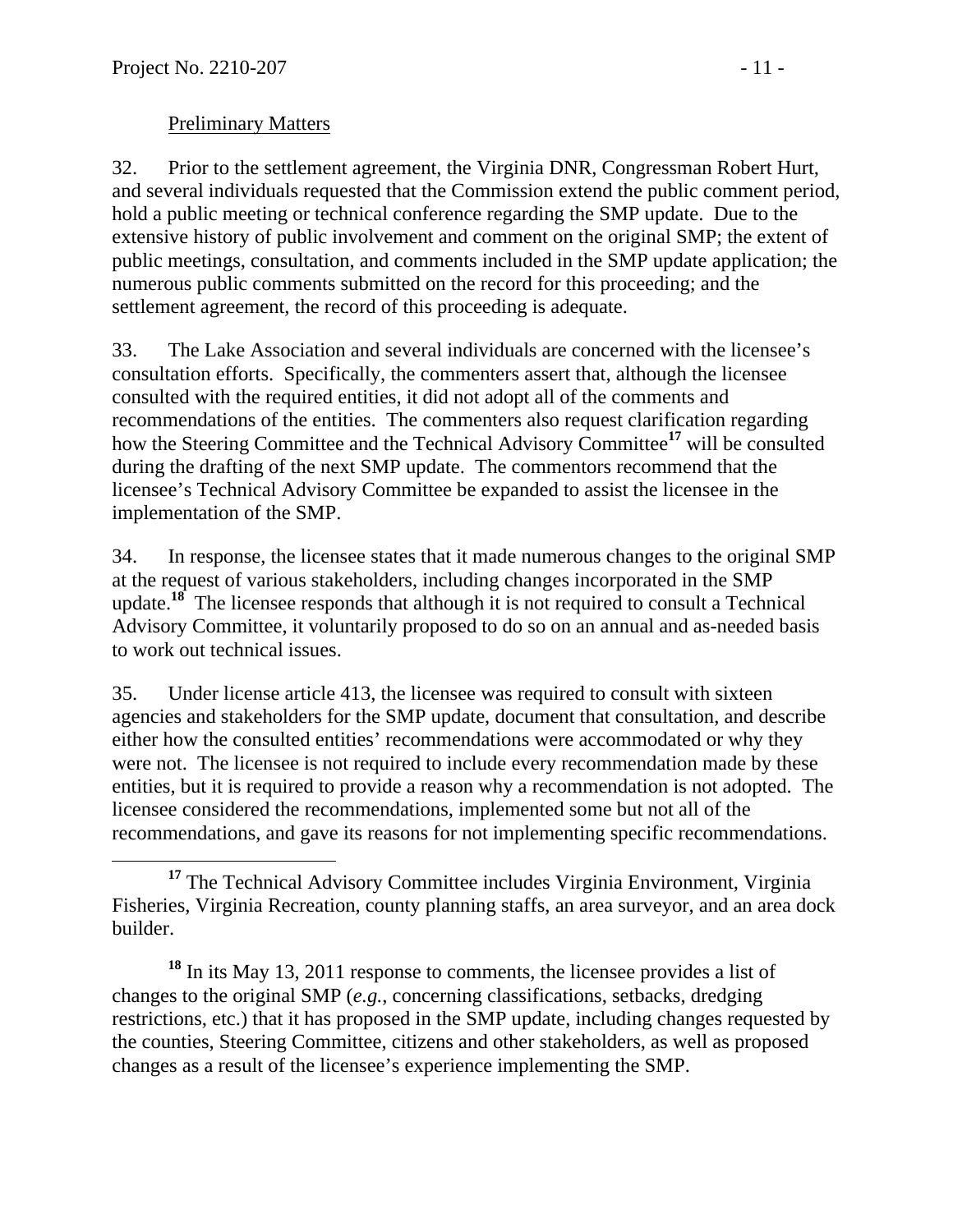The licensee's consultation efforts meet the requirements of article 413. Consulted entities' recommendations, and the licensee's responses, are discussed further, below.

36. The SMP update proposes that the consulted entities required by article 413 would be consulted again as part of the licensee's periodic review of the SMP. In addition, the SMP update proposes regular consultation with a Technical Advisory Committee in between SMP updates, which would benefit the licensee's implementation of the SMP. As the Commission has previously stated, the licensee is solely responsible for the administration of the SMP and is the sole entity that is subject to the Commission's jurisdiction.**<sup>19</sup>**

## Balance Between Competing Interests

37. The SMP seeks to balance local economic interests with the protection of environmental and recreational resources. Many individuals assert that elements of the original SMP, as well as the SMP update, do not strike an appropriate balance among competing interests at the project. Some commentors allege that the SMP over-regulates and restricts shoreline development, resulting in property devaluation and tax base reductions. Specific restrictions cited to by commentors include: (1) the proposed 30 foot setback requirement for structures constructed adjacent to shoreline classified as Resource Protection Area; (2) the use of boating density estimates as a parameter used in classifying shoreline; (3) combining the Impact Minimization Zone and Resource Protection Area classifications from the original SMP into one classification in the SMP update; (4) incorrectly classifying lands as wetlands when they have not been officially delineated; and (5) not classifying all parts of all campgrounds as High-Density Commercial, thus limiting dock size and development possibilities.

38. The Builders and several individuals object to a number of regulations in the original SMP, as well as several proposed updates, that they believe to be overregulation, too costly, overly burdensome on shoreline landowners, or intended to solve undocumented problems. Examples of such regulations include requirements in the SMP for: (1) adherence to boat ramp construction standards; (2) replacement of vegetation and limitations on vegetation clearing; (3) seasonal in-water construction prohibitions in Resource Protection Area zones; (4) restrictions on non-water-dependent activities (i.e., food service) within the project boundary; (5) limitations on woody debris removal and requirements for bundling woody debris for fish habitat; (6) minimum water depth requirements for docks; and (7) continuing the time-of-year restrictions on dredging. In general, the commentors seek to limit the licensee's efforts to protect the environmental

**<sup>19</sup>** 112 FERC ¶ 61,026 at P 79.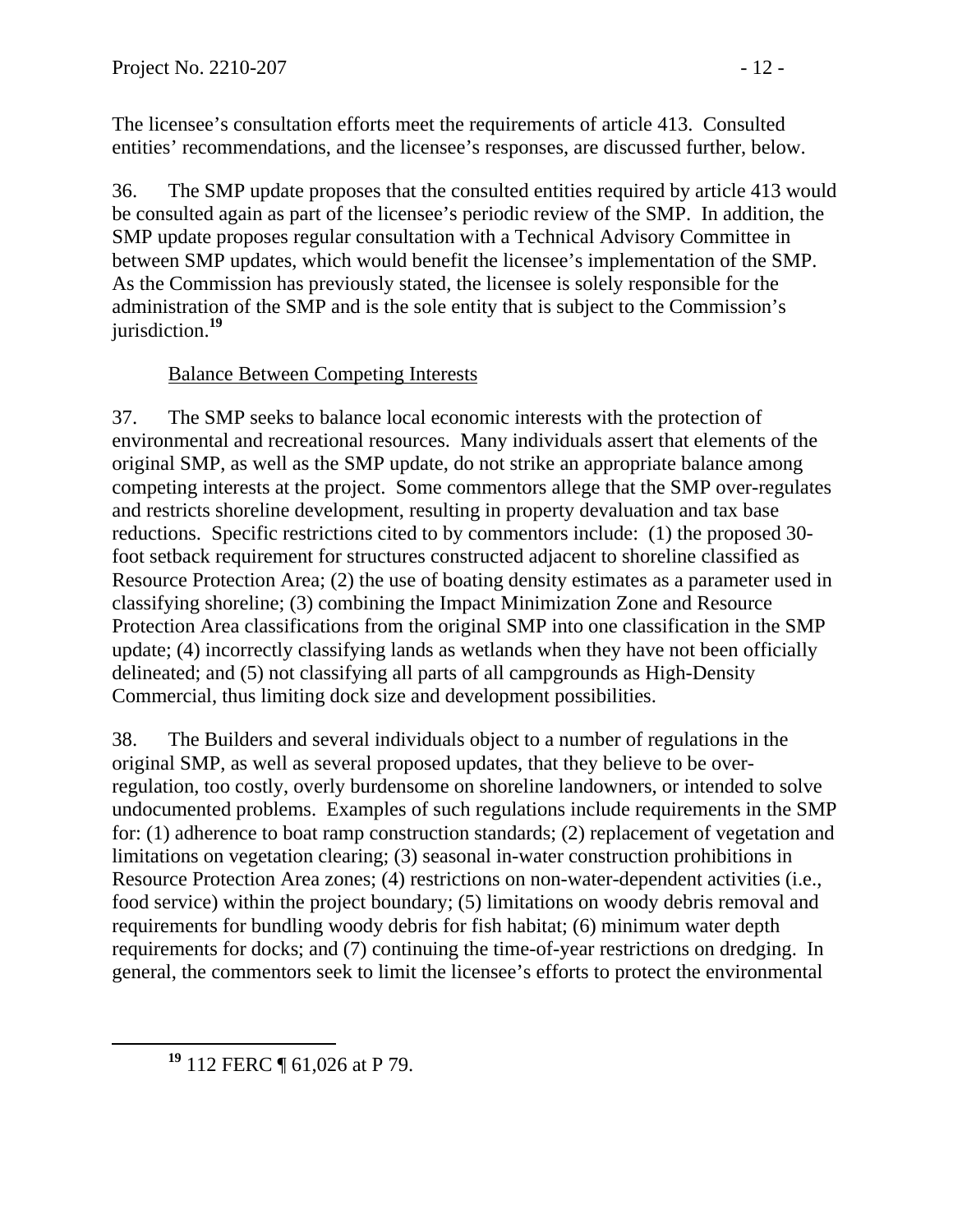resources at the project by demanding that the licensee demonstrate examples of environmental harm before prescribing a remedy or regulation.

39. The licensee responds that the Commission found the original SMP to contain reasonable restrictions on development, and was a reasonable compromise between protecting the project's scenic, recreational, and environmental values and providing opportunities for shoreline development. Further, the licensee states that the SMP update does nothing to upset that compromise.

40. The shoreline at the project, particularly around Smith Mountain Lake, is highly developed.**<sup>20</sup>** Like the original SMP, the SMP update is a reasonable compromise between protecting the project's environmental values and providing adequate opportunities for development at the lakes. For example, approximately 88.7 percent of shoreline at Smith Mountain Lake is available for shoreline uses within the project boundary within the confines of the SMP. Through the SMP, the licensee uses commonly-held ecological principles (i.e., the ecological importance of riparian vegetation, coarse woody debris, and nearshore sediment stability) and project specific information (i.e., the potential for flooding to release contaminants into project waters if food service facilities were allowed) as reasons supporting regulations in the SMP. We find no reason to further limit the licensee's ability to protect project resources, especially when development of the reservoir has in the past occurred at a high rate.

41. In addition to the above comments, the Marine Association and several individuals state that public access to project waters is limited by the time-of-year restrictions on dredging requested by the U.S. Fish and Wildlife Service and Virginia Fisheries during formation of the original SMP. The commenters have not provided any compelling reasons why the licensee's regulations would harm project operations or project purposes, or would unduly restrict public access to project waters, and as such, we find no reason to restrict the licensee's efforts to protect and enhance the environmental values of the project.

42. The licensee indicates that it added minimum depth requirements for residential and commercial docks as a result of its experience implementing the original SMP. The placement of boat docks in shallow water, and the resultant boating activity that would occur around such docks, would have the potential to adversely impact water quality and shallow water aquatic resources, and would increase the likelihood of such dock owners

**<sup>20</sup>** The licensee indicates that only 11.3 percent of the shoreline at Smith Mountain Lake is classified as Resource Protection Area or Island Protection, and development along these areas of shoreline would be limited, but possible, depending on the review of resource agencies and potential mitigation options.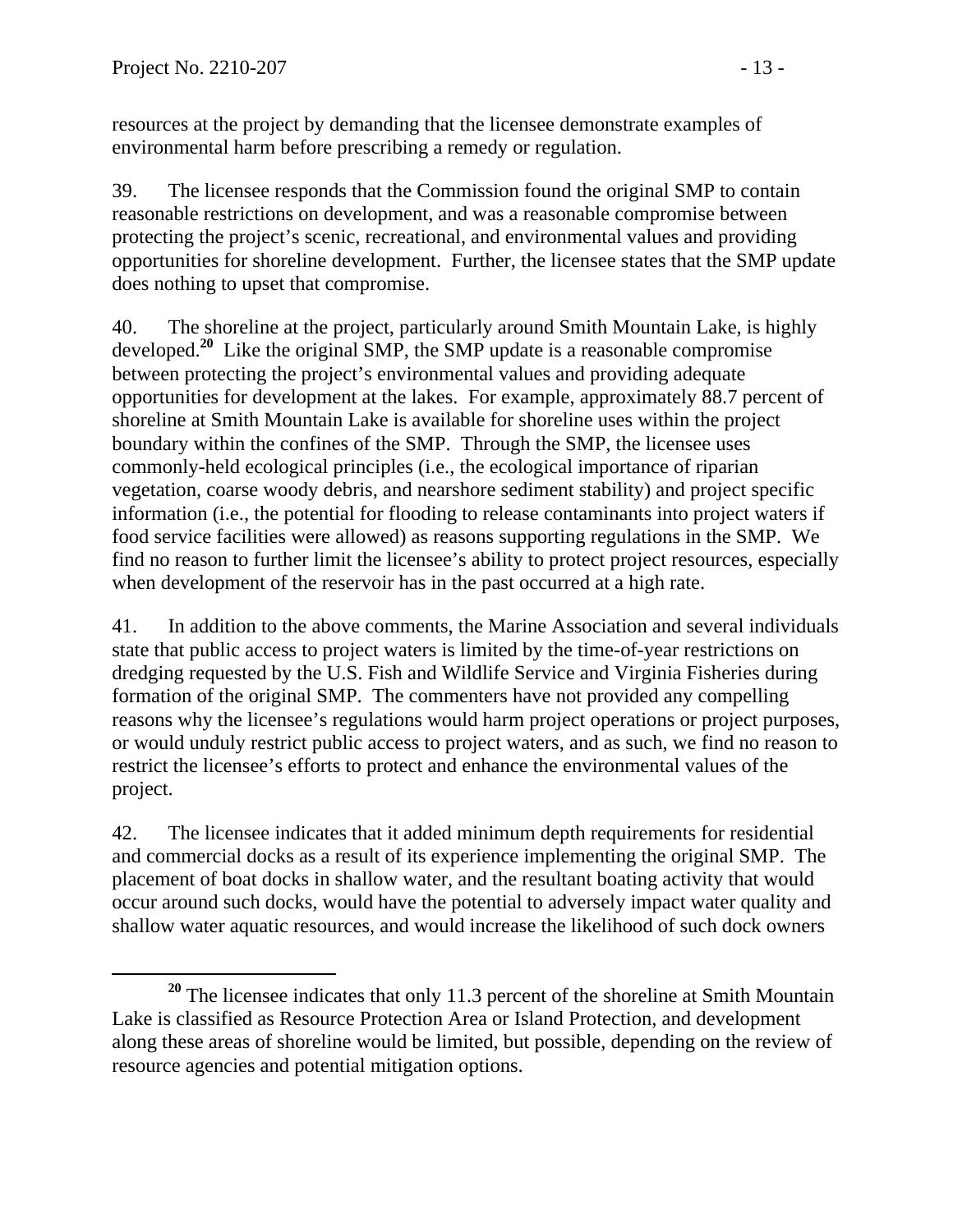wanting to dredge the area. In addition, the licensee utilizes up to a 2-foot drawdown in Smith Mountain Lake and a 13-foot drawdown in Leesville Lake to operate the project. Thus, we find the licensee's proposed minimum water depth requirements to be reasonable in this case.

### Licensee's Authority to Administer the SMP

43. The Lake Association and several individuals question the licensee's authority and ability to administer the SMP and, as such, have made associated recommendations, including: (1) denying the SMP update and appointing a neutral third-party to govern the SMP update process; and (2) developing a process for appealing the licensee's decisions under the SMP. Several commenters do not like the proposed appeals process and the lack of dispute resolution.

44. As the Commission explained in the original SMP proceeding, it only has jurisdiction over the licensee and it is the licensee's and Commission's responsibility to ensure that the project is operated consistent with the public interest standards required under the Federal Power Act.**<sup>21</sup>** Licensees have a responsibility to ensure that shoreline development activities that occur within project boundaries are consistent with project license requirements, purposes, and operations. Shoreline management plans can be a valuable tool to assist the licensee in meeting its license responsibilities throughout the license term.

45. In general, project reservoirs and associated shoreline are available for public use; however, licensees are allowed to grant permits authorizing non-project uses of project lands for construction of docks or other structures to landowners adjacent to the shoreline, so long as those uses do not infringe on project purposes.

46. Several individuals question whether having a dock in the project boundary is a right or a privilege. As the Commission explained under the original SMP proceeding, private access and docking facilities are privileges that the licensee has the discretion to approve or deny, subject to Commission review if necessary.**<sup>22</sup>** If an individual's deed gives them that right, they could take it up in court.**<sup>23</sup>**

**<sup>21</sup>** 112 FERC ¶ 61,026 at P 79.

**<sup>22</sup>** 112 FERC ¶ 61,026 at P 78. *See* Article 415 of the license, 129 FERC ¶ 62,201 at 64,601-02.

**<sup>23</sup>** At the Smith Mountain Project, it appears that several adjacent landowners own shoreline property with certain deeded rights that allow the landowner to access the reservoir for recreational purposes, and that such uses are to be made under a revocable (continued)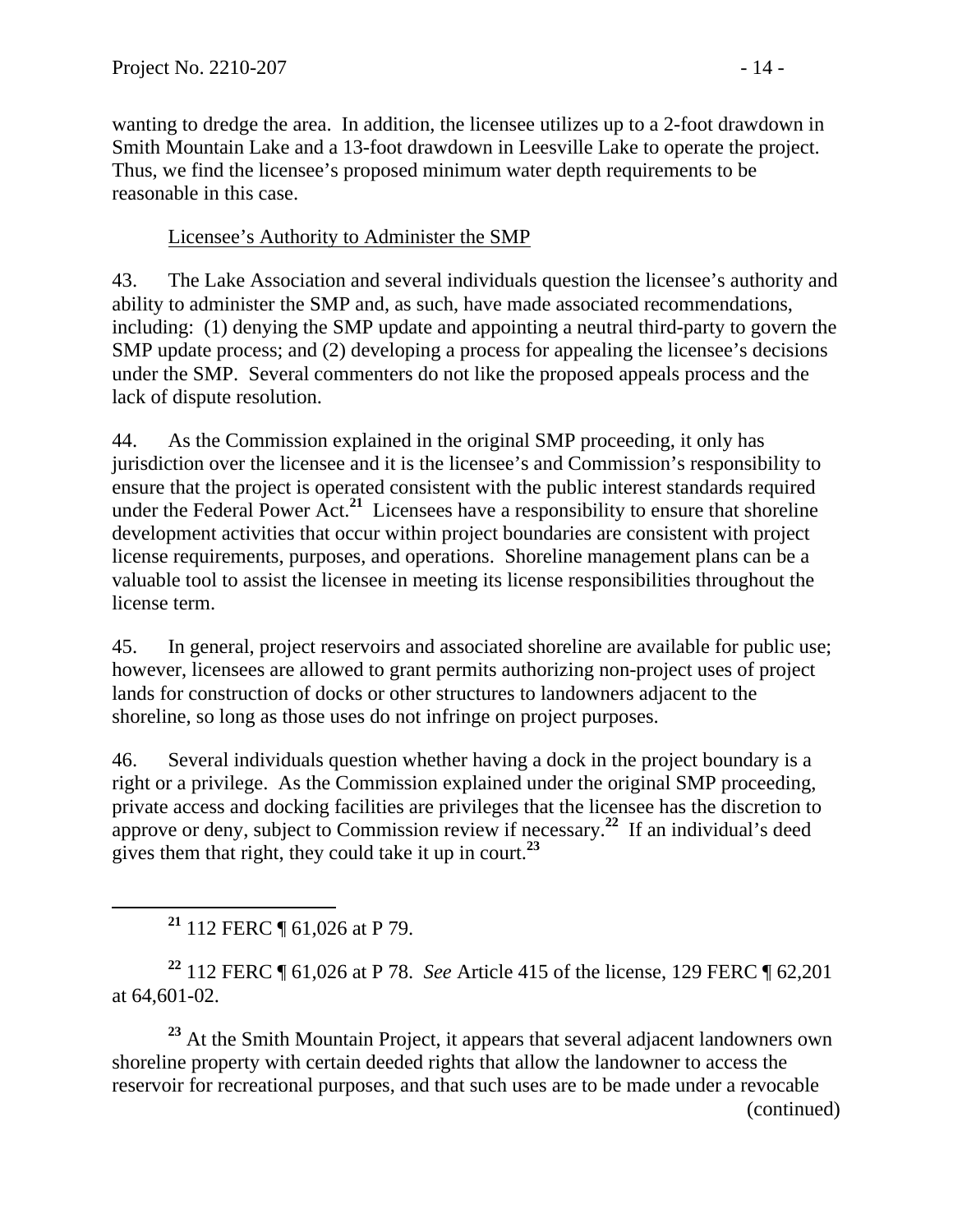$\overline{a}$ 

47. In comparison with the original SMP, the SMP update states that, in lieu of cancelling permits and removing non-compliant structures or activities within the project boundary, the property owners may now be allowed to provide alternative improvements (i.e., mitigation) to lessen the impact of such offenses. The Lake Association and several individuals state that the licensee should not have the authority to impose penalties and mitigation, and that mitigation should not be used as punishment. These commenters seem to believe that upon finding an offense, the licensee should only require correction of that offense, and that additional mitigation would constitute an inappropriate punishment, penalty, or fine. We cannot find reason to restrict the licensee's options for offering alternatives to removing structures or cancelling permits, so long as those options conform to any applicable laws. Further, because the mitigation proposed in the SMP update includes actions that constitute environmental benefits (i.e., vegetative plantings, fish habitat, and best management practices for stormwater management) and address adverse resource impacts caused by the unauthorized use, the licensee's strategy will serve to protect and enhance the project's environmental values while saving the landowner from making potentially costly modifications to a non-conforming structure.

### SMP's Conformance with Other Regulations and Standards

48. The Virginia DNR, Lake Association, Builders, and several individuals note instances in which the original SMP and certain elements of the SMP update do not conform to applicable federal (i.e., wetlands), state (i.e., vested rights and nonconforming uses, septic tanks, etc.), and local (i.e., erosion control, stormwater management, building codes, zoning and land use, etc.) regulations, standards, and norms. For the most part, these commenters believe that the SMP's regulations are more restrictive than is needed.

49. In response, the licensee contends that neither the Federal Power Act nor the project license requires the licensee to survey all state and local land use laws and either conform to those laws or show why such laws are inadequate. The licensee also states that state and local land use laws (i.e., county zoning regulations) are varied and contradictory. Finally, the licensee cites to a previous Commission finding that: "the Commission's obligation under the Federal Power Act is to ensure that the project is operated and maintained in such a way as to balance the public interest, which includes

license from the licensee. The licensee is required by standard article 5 to acquire and retain all rights necessary to carry out project purposes, and any questions concerning specific property rights would best be resolved in a court of appropriate jurisdiction. 112 FERC ¶ 61,026 at P 89.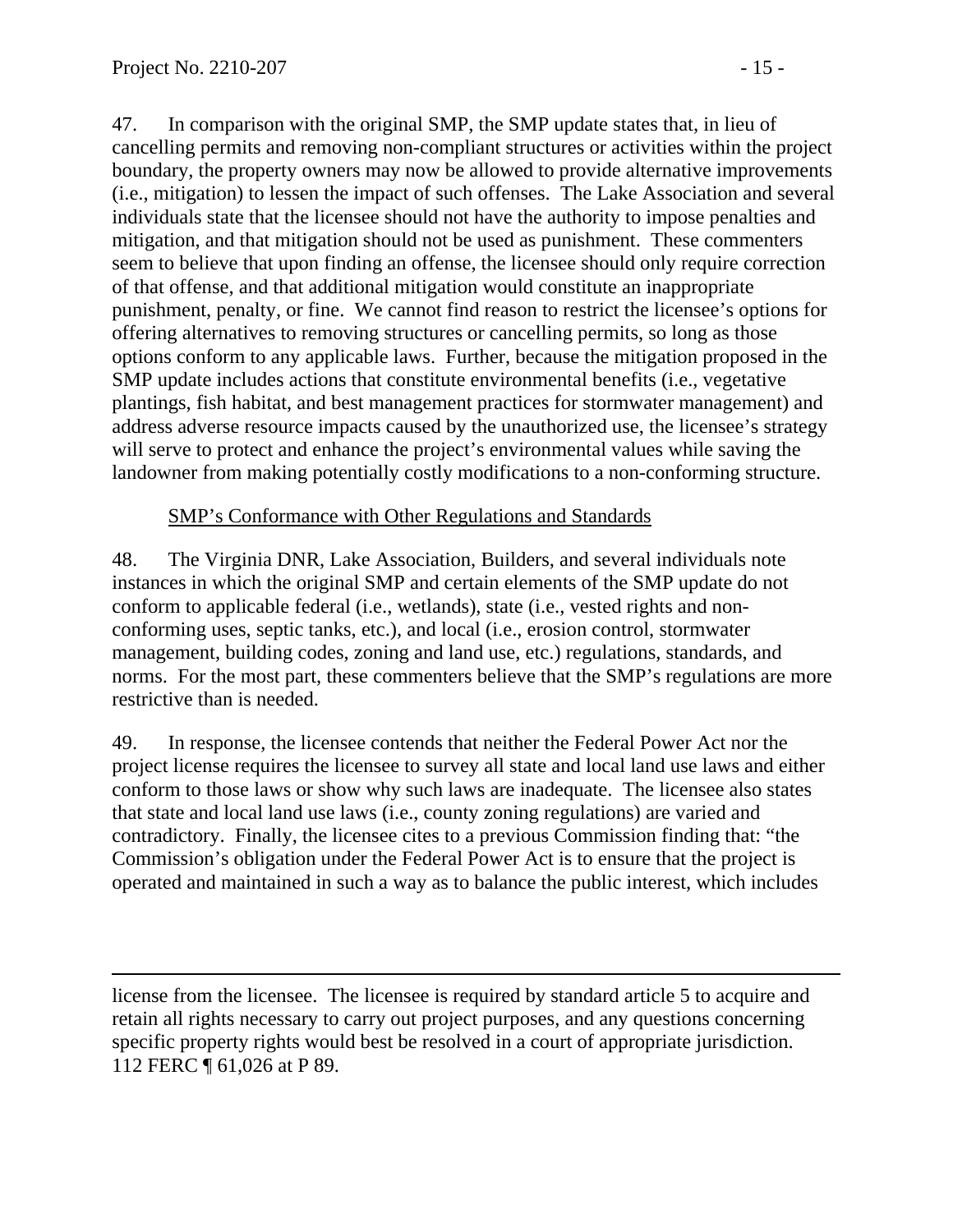protecting the fishery, water quality, and scenic values of the project. We cannot cede this responsibility to local entities."**<sup>24</sup>**

50. The licensee is correct in its assertion that it is not required to survey all land use laws and regulations to either conform or show their inadequacy; rather, the SMP update must meet the public interest standards set forth in the Federal Power Act. This order will, in any event, address comments concerning the SMP update's departures from other laws and standards.

51. The Virginia DNR, Lake Association, and several individuals comment that the SMP does not comply with, and in fact is often more restrictive than, various state and local laws, codes, and regulations. Some examples of more restrictive regulations in the SMP update include: (1) prohibiting the rebuilding of septic systems in the project boundary; (2) requiring replacement of shoreline vegetation when removed for dock construction, or when constructing shoreline armoring, bulkheads, or riprap in Resource Protection Area zones; (3) dredging restrictions near wetlands; and (4) shoreline classification differences relative to local zoning regulations.

52. As we have already stated, we must review the SMP update in light of the public interest standard, which includes protecting the environmental values of the project, and we cannot cede this responsibility to other entities. As Commission staff observed in several instances on a past site visit, lands adjacent to and upland of the shoreline of Smith Mountain Lake had been cleared and installed silt fences were not functional, which demonstrates that local regulations may not always be sufficient to prevent environmental impacts at the project.**<sup>25</sup>** Thus, the licensee may implement stricter regulations than state or local laws if those regulations would protect project purposes.

53. In general, the four examples above represent requirements of the SMP that would protect and enhance the project's environmental resources. Prohibiting septic tanks in the project boundary, and limiting bulkheads, riprap, and dredging in Resource Protection Area zones would help to protect these sensitive environmental resources, and we agree with the licensee that these actions should be prohibited unless extenuating circumstances exist. The Commission has recognized the many environmental benefits provided by shoreline vegetation and buffer strips, and there is no reason to restrict the licensee's efforts to maintain and enhance such features.**<sup>26</sup>** Although, the licensee is encouraged to cooperate with local zoning authorities, SMP classifications are based upon different

**<sup>24</sup>** 112 FERC ¶ 61,026 at P 74.

**<sup>25</sup>** 112 FERC ¶ 61,026 at P 86.

**<sup>26</sup>** 112 FERC ¶ 61,026 at P 85.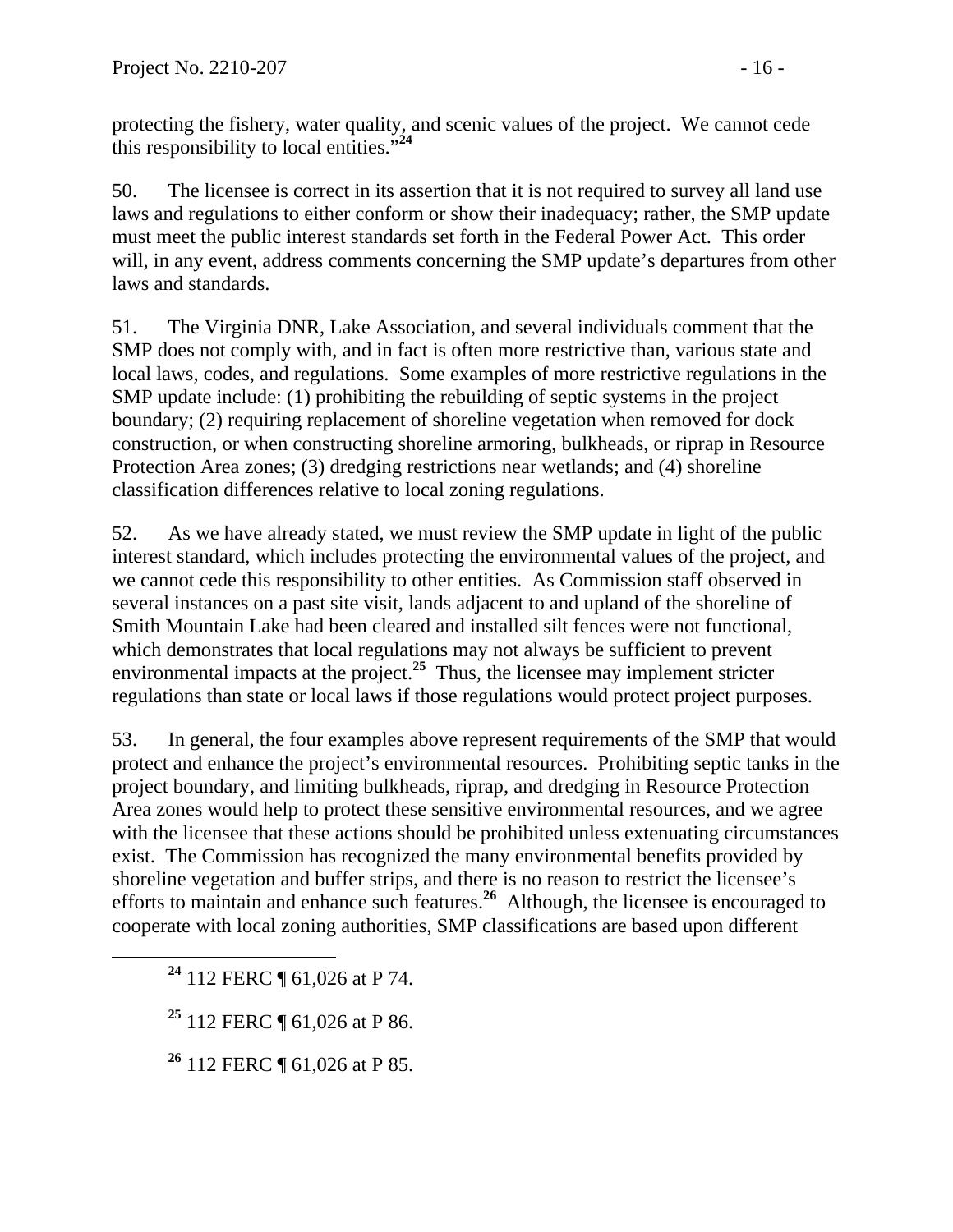criteria than the counties' zoning and land use planning decisions. That is, upland uses may change in areas where it is not appropriate for shoreline classifications to change unless the associated project purposes have changed.

54. Regarding wetlands, several commenters contend that the SMP update defines wetlands incorrectly and does not properly classify wetlands using the Corps' 1987 Wetland Delineation Manual. The licensee used a water- and land-based survey approach to characterize shoreline habitat types and identify wetlands, instead of using formal wetland field delineations. The result of these surveys determined the shoreline classifications in the original SMP. The licensee did not alter this methodology in the SMP update. As the licensee explains, the definition of wetlands in the SMP is consistent with federal and state definitions of wetlands, and all lands that meet the defined criteria for wetlands are considered wetlands regardless of whether or not they have been formally delineated.**<sup>27</sup>** Moreover, the Corps' Wetland Delineation Manual defines exact wetland boundaries for the purposes of issuing permits under federal (i.e., Section 404 of the Clean Water Act) and state (i.e., Virginia Environment Water Protection Permit Program) laws, but neither the licensee nor the Commission is required to follow any specific federal or state definition of wetlands. Finally, as the licensee notes, any shoreline classification can be challenged by following the process set forth in the SMP update (i.e., Section 2.2.1 Mapping Revision Process).

55. In its May 13, 2011 response to comments on the SMP update, the licensee states that it employed experienced consultants to conduct its shoreline habitat assessments (including wetlands classification), and that it did not rely solely on National Wetlands Inventory maps for its classification.**<sup>28</sup>** Thus, it is unclear the exact methods used to determine the boundaries of wetland areas classified as Resource Protection Area. The commenters suggest that the licensee formally delineate all wetlands along the shoreline of both lakes; however, such an effort would be very costly for the licensee, and we have

<sup>&</sup>lt;sup>27</sup> The SMP update defines wetlands and wetland areas as, "Those areas that are inundated or saturated by surface or ground water at a frequency and duration sufficient to support, and that under normal circumstances do support, a prevalence of vegetation typically adapted for life in saturated soil conditions. Areas meeting the criteria are wetlands regardless of being formally field-delineated in accordance with federal or state law and regulations. Activities in wetlands may require federal and/or state permits in addition to any permits that may be required by Appalachian Power Company."

**<sup>28</sup>** In the 2009 re-license order, the Commission notes that project wetlands were identified and categorized using National Wetlands Inventory maps of the area. *See* 129 FERC ¶ 62,201, n. 80.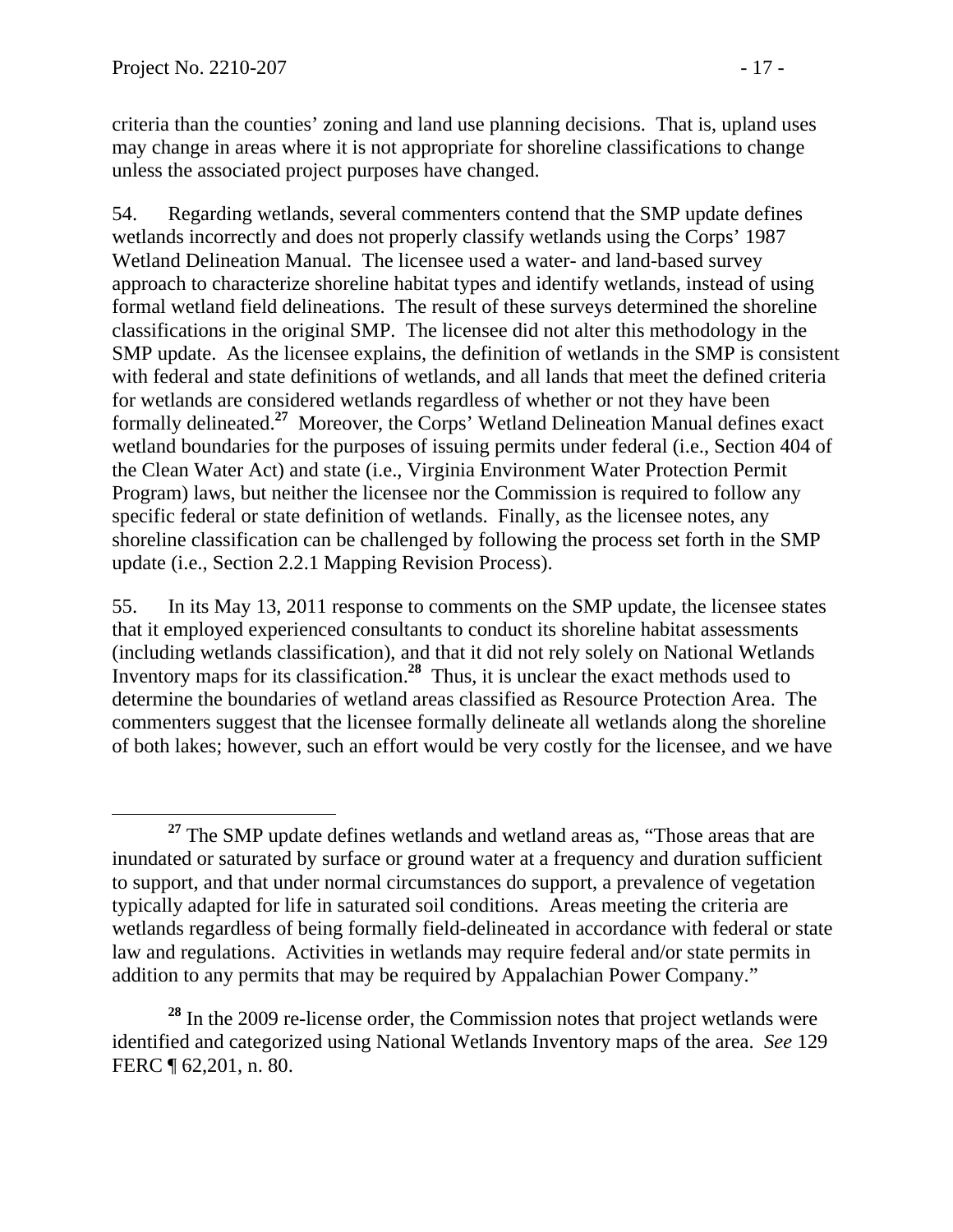no reason to believe that the additional data would protect or enhance the environmental values of the project.

56. The licensee contends that significant efforts were undertaken to properly classify these areas. Following settlement negotiations, the licensee's SMP update proposes a new process for determining, on a case-by-case basis, whether wetlands are present in an area along which an applicant seeks to conduct shoreline disturbance. This provides a clear process for applicants to perform a wetlands delineation to prove the presence or absence of wetlands, as well as providing for adequate consultation from the appropriate natural resource agencies.

57. Neither the licensee nor the Commission is required to follow any specific definition or method for identifying wetlands for the purpose of shoreline classification; the licensee's definition is consistent with the common definition used by other state and federal agencies. Further, we find the licensee's proposed process for challenging the shoreline classifications is sufficient.**<sup>29</sup>**

### Shoreline Classifications

58. The SMP update provides special protections for areas of shoreline classified as Island Protection and Resource Protection Area. Island Protection areas are project lands surrounded on all sides by water, whereas Resource Protection Area areas are areas with specific environmental resources that the licensee identified as needing special protection. These classifications are different than those in the original SMP, which classified lands as Impact Minimization Zone or Resource Protection Area, as is shown in Table 2, below.

<sup>&</sup>lt;sup>29</sup> In considering any potential requests to re-classify shoreline, the licensee should conduct thorough investigations of such requests in order to ensure that tampering with sensitive habitats would not result in re-classifications.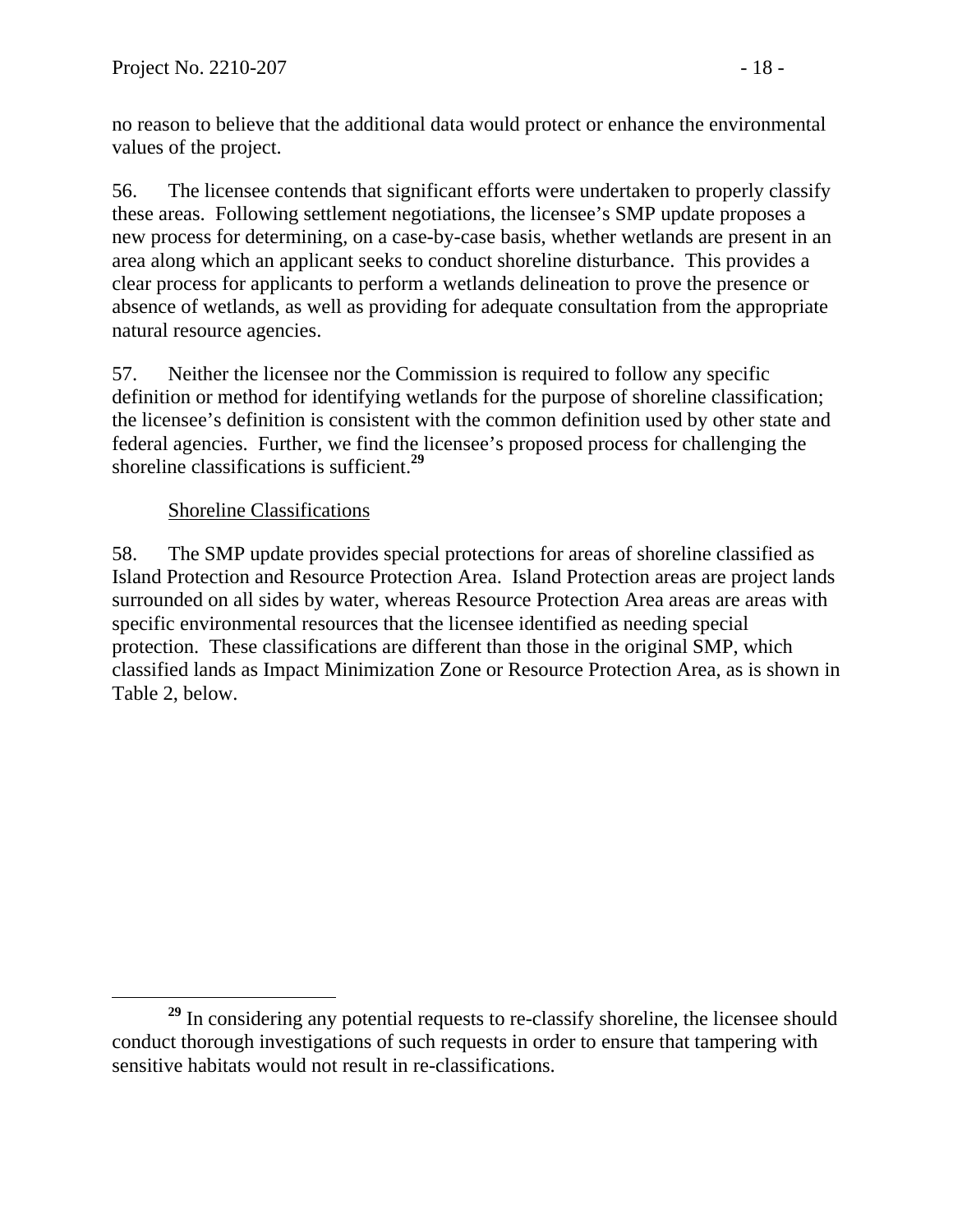|            | Impact                   |                                 | Island      |
|------------|--------------------------|---------------------------------|-------------|
|            | <b>Minimization Zone</b> | <b>Resource Protection Area</b> | Protection  |
| Original   |                          |                                 |             |
| <b>SMP</b> | smaller wetlands         | larger wetlands                 |             |
|            | <b>Smith Mountain</b>    | Virginia Natural Heritage       |             |
|            | Wildlife                 | Program natural                 |             |
|            | <b>Management</b> Area   | communities                     |             |
|            |                          | designated restriction          |             |
|            |                          | zones for project               |             |
|            | woody debris             | operations                      |             |
|            | scenic areas             |                                 |             |
|            | undeveloped islands      |                                 |             |
|            | cultural resources       |                                 |             |
| Updated    |                          |                                 |             |
| <b>SMP</b> |                          | woody debris                    | all islands |
|            |                          | Wetlands                        |             |
|            |                          | scrub shrub habitat             |             |
|            |                          | scenic areas                    |             |
|            |                          | Roanoke logperch habitat        |             |
|            |                          | stream beds                     |             |
|            |                          | cultural resources              |             |
|            |                          | <b>Smith Mountain Wildlife</b>  |             |
|            |                          | <b>Management Area</b>          |             |
|            |                          | Virginia Natural Heritage       |             |
|            |                          | Program natural                 |             |
|            |                          | communities                     |             |
|            |                          | designated restriction          |             |
|            |                          | zones for project               |             |
|            |                          | operations                      |             |

| Table 2. A comparison between certain shoreline classifications in the original SMP and |  |  |
|-----------------------------------------------------------------------------------------|--|--|
| the SMP update.                                                                         |  |  |

59. This proposed change in the SMP update would result in more lands (i.e., 10.3 percent rather than 3.7 percent for Smith Mountain Lake; 44.3 percent rather than 18.4 percent for Leesville Lake) classified as Resource Protection Area; the classification most restrictive towards development. This is a result of the Resource Protection Area and Impact Minimization Zone classifications being largely combined, with the exception of islands, and the inclusion of some new sensitive areas in the Resource Protection Area classification (i.e., new cultural sites discovered during re-licensing, Roanoke logperch habitat, streambeds, and scrub shrub habitat). Development of shoreline classified as Resource Protection Area is prohibited unless the licensee (and in cases where wetlands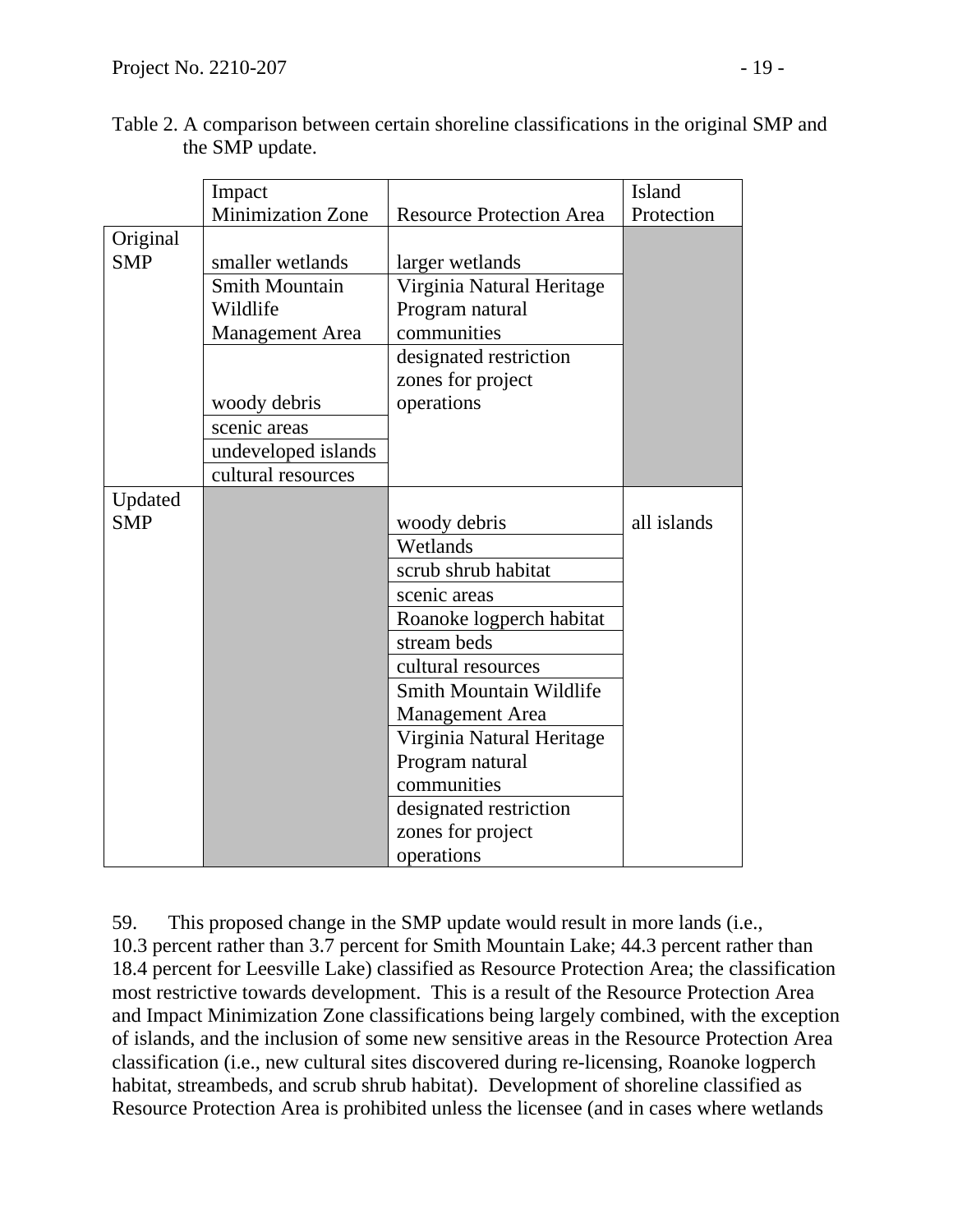are present, the Commission) grants an exception for the proposed work; whereas development within the Island Protection classification would be allowed depending on the review and comments by appropriate resource agencies and any mitigation for impacts to project resources; and would be subject to slightly stricter conditions than other classifications. The proposed classifications, including the increase in lands protected from shoreline development, are well-supported by the licensee. The parameters for shoreline to be classified as Resource Protection Area are inclusive of those shoreline areas that warrant special protection, while providing the flexibility for landowners to build structures in Resource Protection Area zones, as long as proper precautions are taken to not upset the sensitive environmental resources present. As stated earlier, the SMP update is a reasonable compromise between protecting the project's environmental values and providing adequate opportunities for development at the lakes.

60. Under the original SMP, Commission review and approval was required for all variances, including shoreline development in Impact Minimization Zone (including islands) and Resource Protection Area areas, and the licensee was required to file an annual report detailing all requested variances. In addition to the variance provisions, the SMP update has provisions for a Resource Protection Area exception which allows the licensee to grant exceptions on a case-by-case basis if certain mitigation requirements are met, and agency concurrence is received. Such exceptions would not require Commission approval. The exception process was conceived during settlement negotiations, and presents a compromise among the entities regarding the amount of Commission oversight needed over development activities in shoreline areas classified as Resource Protection Area. Because of the specificity of measures in Table 3.4-1 (i.e., developing specific mitigation plans in consultation with appropriate state and federal natural resource agencies) to mitigate for disturbance in these sensitive shoreline areas, we concur with the licensee's proposal to handle SMP exceptions (except in cases where the presence of wetlands is in dispute) without further Commission approval.

# Shoreline Guidelines

61. The SMP update provides detailed guidelines for activities within the project boundary, such as: allowable activities, uses, and structures; maximum dimensions for dock structures; and minimum distances between slips for multi-slip docks. Many of the guidelines remain unchanged from the original SMP.

62. Several individuals suggest changes to these guidelines, including: (1) increasing the size of certain allowable uses (i.e., service dock enclosures) to allow for shoreline business commerce (*e.g.*, food service) and allow certain additional uses (*e.g.*, geothermal loops); (2) changing various definitions (*e.g.*, definitions of structures, boat covers, and boat slips); (3) increasing the maximum size of docks for single-family residential lots;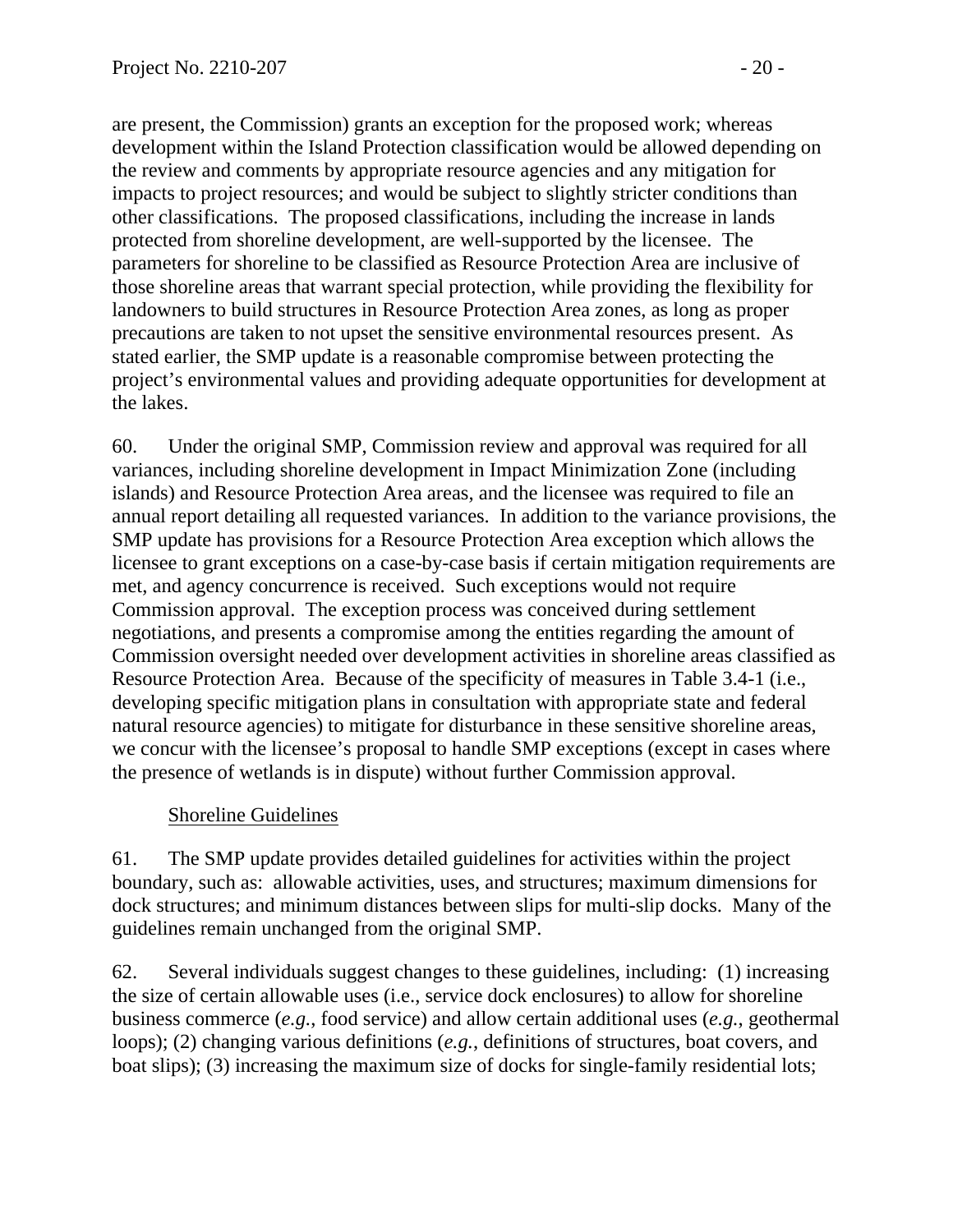(4) reducing the minimum distances between slips for multi-slip docks; and (5) encouraging riprap instead of bioengineering techniques for shoreline stabilization.

63. First, the licensee states that it does not support shoreline uses that are not waterdependent. Therefore, it does not support allowing additional uses such as large storage buildings, eating establishments, geothermal loops, etc., within the project boundary. Although these uses are prohibited within the project boundary, the licensee states that they can be located outside of the project boundary.

64. The licensee has a responsibility to ensure public safety, provide reasonable public access, and protect environmental resources at the project. Allowing additional nonwater dependent uses would hinder the licensee's abilities to ensure that these project purposes are fulfilled. As previously stated, the licensee has the discretion (subject to Commission review, if appropriate) to approve or deny the privileges of private access and docking facilities around the project shoreline. Because it is the licensee's responsibility to manage the project's shoreline, and because these rules would not hinder recreation or public access at the project, we find no reason to require the licensee to allow uses that are not water-dependent.**<sup>30</sup>**

65. Next, the SMP update's definition of structure includes an "automatic boat cover." As stated above, Automatic Boat Covers request that the licensee exclude the term "automatic boat cover" as an example of items considered as part of a structure. We find no reason to require the licensee to change the SMP's definitions of structures and docks. Because automatic boat covers are permanent fixtures and may extend past the dock footprint, it is reasonable for the licensee to include them in the definition of structure.

66. Lastly, the licensee encourages alternatives to riprap for shoreline stabilization, but does not require them. We see no reason to restrict all shoreline stabilization efforts at the project to the use of riprap, especially when bioengineering techniques (*e.g.*, vegetative plantings, live staking, coconut fiber rolls, etc.) would be more environmentally-beneficial.

# Permitting, Inspection, and Enforcement

67. The Lake Association and several individuals call into question the licensee's practices in administering its permitting program, and suggest several business-related recommendations to improve the licensee's allegedly poor customer service, including

**<sup>30</sup>** We note that the licensee proposes in its revised SMP update to allow commercial marinas more flexibility (i.e., a choice of a 48-square-foot enclosure per service dock or one 200-square-foot dock enclosure per marina) in installing enclosures for retail activities.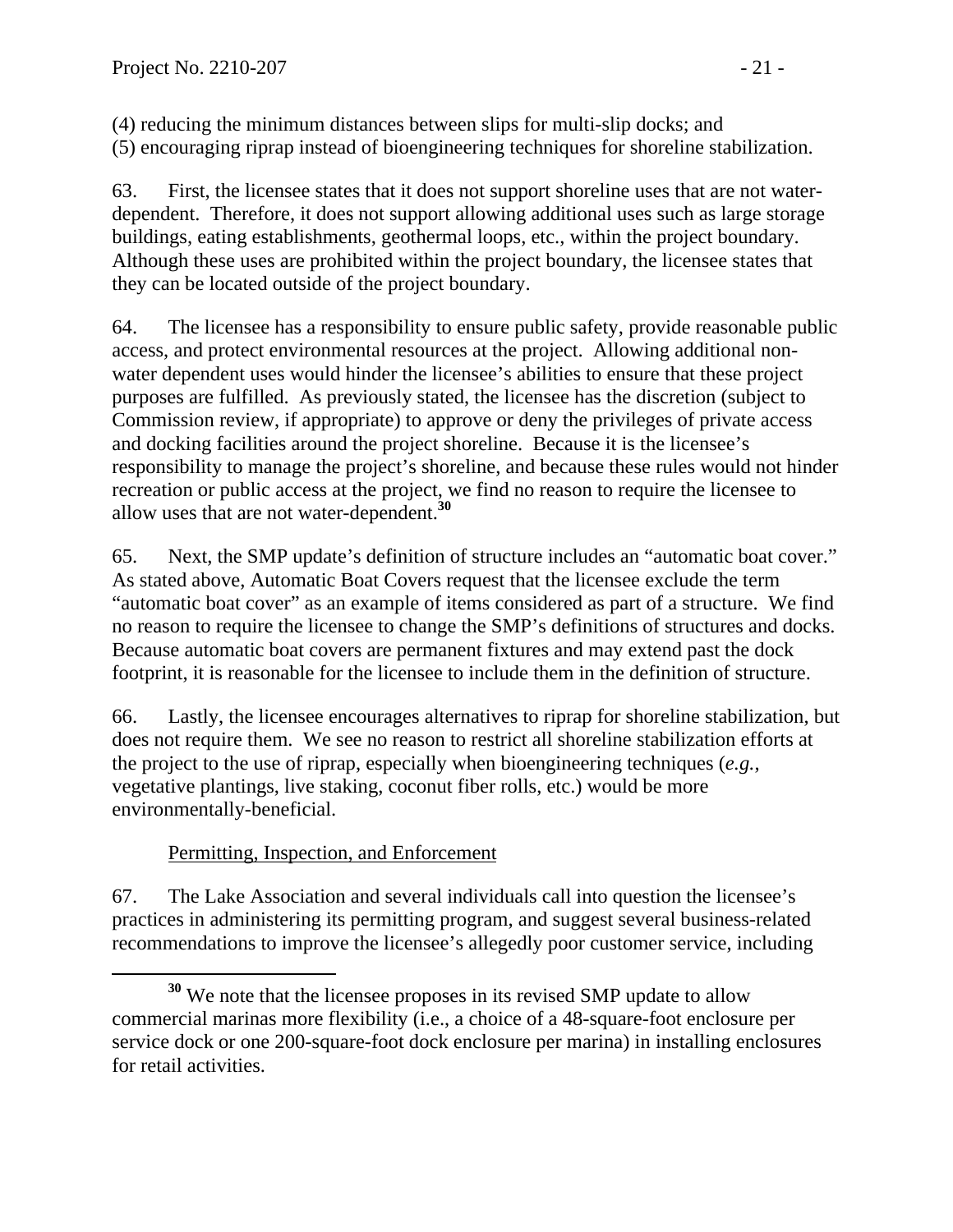requiring the licensee to: (1) answer telephone calls and issue permits in a timely manner; (2) retain reasonable office hours for walk-ins rather than requiring appointments; (3) improve its training and guidance program for employees; (4) improve its education program to shoreline stakeholders; and (5) provide shoreline classification maps to the counties to increase public awareness of the SMP requirements.

68. The licensee concurs with the commentors that it needs to improve communication and employee education. Regarding its education efforts, the licensee proposes to conduct stakeholder workshops to help with SMP compliance, and has established a website that will host pertinent information regarding the project. However, regarding the other business-related recommendations, the licensee states that its shoreline office does hold regular office hours, and states that requiring appointments rather than walk-ins has allowed for staff to more effectively and efficiently respond to individual needs without interruptions.

69. Although we do not find it appropriate to dictate the licensee's standards for its day-to-day operations (i.e., timelines, office hours, internal training programs, etc.), the licensee must strive for high customer service satisfaction in dealing with its shoreline stakeholders. The licensee is encouraged to work closely with the nearby counties to make the SMP maps available, which would enhance communications and education of shoreline stakeholders.

70. Several commenters complain that the licensee determines a permitted facility's compliance with the SMP based on a substantial conformance to conceptual diagrams rather than just conformance to the SMP requirements themselves. The licensee states that it issues permits in response to property owner proposals, and the owner has the responsibility to build structures as permitted. Further, the licensee has agreed to conduct annual meetings with dock builders and similar stakeholders regarding the SMP rules.

71. The licensee's inspection methods requiring substantial conformance to the permitted design are adequate. We recognize that this rule requires advanced planning by those planning to build docks, but such advanced planning and permitting would likely help ensure that dock structures do not adversely affect project resources and meet applicable SMP requirements. Any alternative would likely result in dock structures varying widely based on an individual's interpretation of the rules or what constitutes substantial conformance with the SMP, and would likely result in an increase in future disputes. In its SMP update, the licensee proposes to allow commercial marinas to make minor rearrangements to slips within a marina, as long as it does not create a navigation, safety, or environmental concern or increase the overall number of slips. Because license article 415(d) (standard land use article) grants the licensee the authority to permit private or public marinas as determined under the SMP, any rearrangements to commercial marinas should be submitted to the Commission according to the guidelines in article 415(d) (i.e., 45-day notice).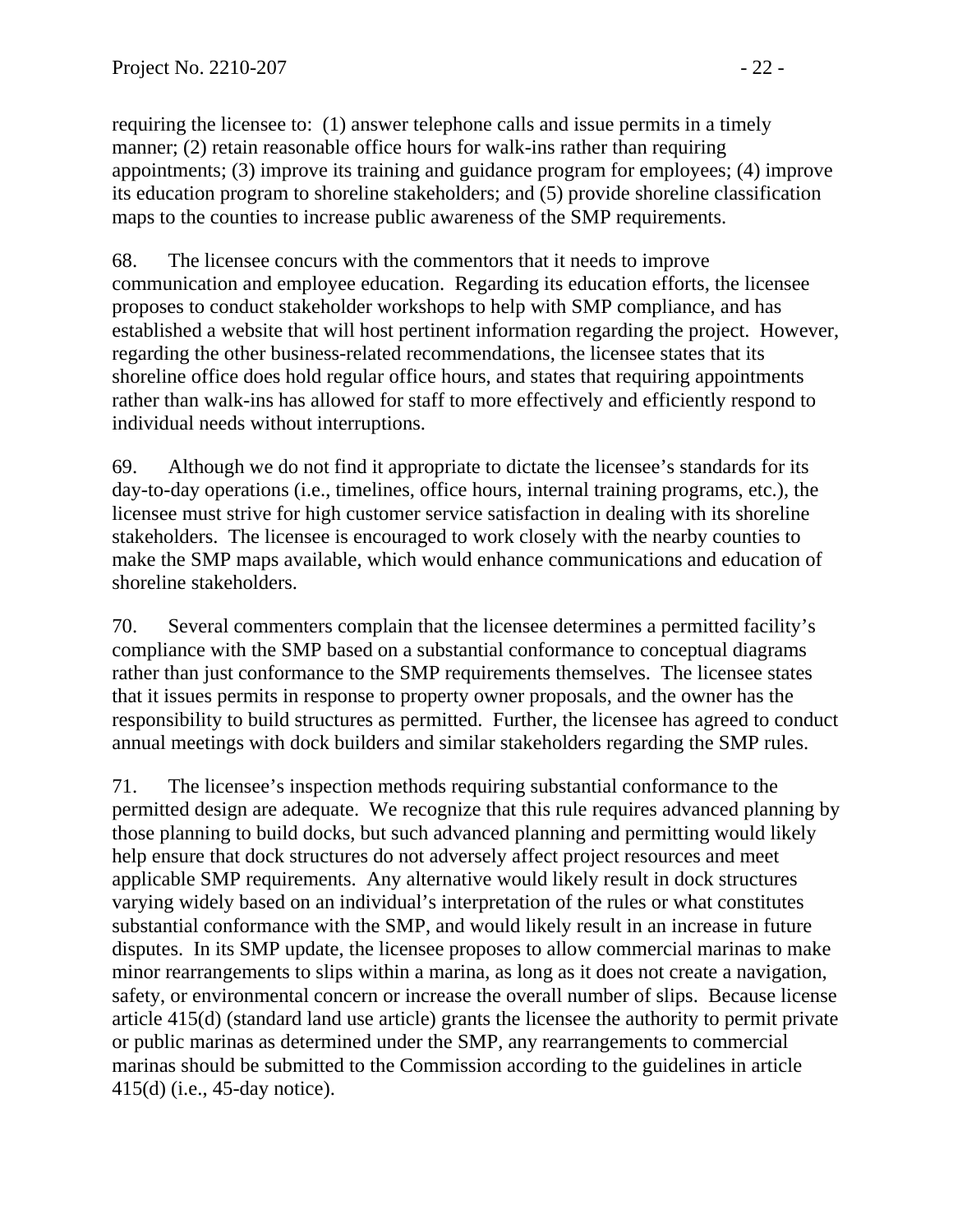72. The original SMP contained an ambiguous rule to handle pre-existing docks that do not conform to the SMP requirements.**<sup>31</sup>** Specifically, the original SMP contained a "50 percent rebuild rule," which specified that maintenance on non-conforming docks is encouraged, but if maintenance requires replacement of greater than 50 percent of the physical structure, excluding the pilings, then the structure must then conform to the current SMP.

73. Several commenters state that this 50 percent rebuild rule for grandfathered docks is not fairly enforced, discourages maintenance, or is not fair for those who did not submit documentation of their non-conforming dock during the allotted time.**<sup>32</sup>** As a result of the settlement negotiations, the licensee proposes in the SMP update to delete the 50 percent rebuild rule and replace it with provisions that, in general, allow structures to be maintained as permitted as long as they are maintained in a safe manner. These new provisions encourage maintenance of existing structures, establish clear guidelines for determining when a structure may be considered dangerous, set forth the licensee's responsibilities for monitoring dangerous structures, and would not require immediate, significant investments by owners of non-conforming docks to comply with the SMP unless structures are deemed to be dangerous. These new provisions fulfill the requirement of ordering paragraph (E) of the Commission's October 20, 2011 order requiring the licensee to revise the 50 percent rebuild rule.

74. Like the original SMP, the SMP update prohibits docks from blocking the visibility of navigational aids and prohibits docks from being located closer than 30 feet to any lateral mark or navigational aid. Several individuals are concerned that some navigational markers have been located within 30 feet of existing docks, and that the owners of such docks should not be penalized for the actions of the agencies or entities that placed the markers. We are not aware of any actions taken by the licensee to require changes for docks that are located near navigational markers, nor are we aware of any accidents or incidents that have occurred in recent years as a result of docks blocking the view of navigational markers. However, we find the SMP update to be unclear regarding the licensee's intentions for inspecting docks pursuant to this rule and the expected outcome for docks that fail to comply with this rule. Thus, the licensee must file, for Commission approval, a plan for enforcing the rules for navigational aids, including its

**<sup>31</sup>** *See* 137 FERC ¶ 61,065 (2011).

<sup>32</sup> The original SMP, as well as the licensee's proposed SMP update prior to the February 28, 2013 modifications (i.e., settlement agreement), required owners to file documentation with the licensee that their structures existed prior to implementation of the original SMP.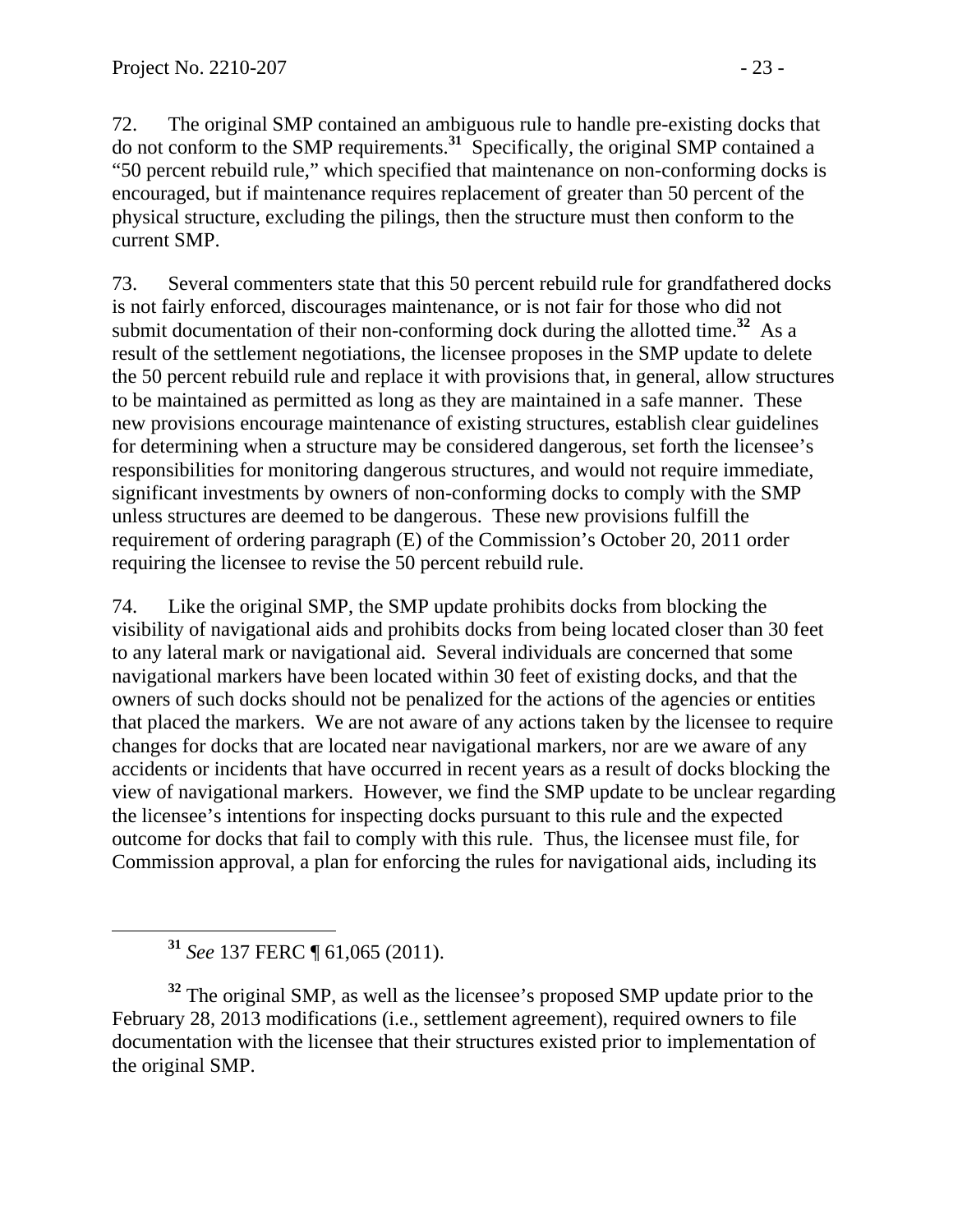intended course of action for existing docks located near navigational aids and policies for modifying, replacing, or expanding such docks in the future.

75. Upon a private entity's sale of property along the shoreline and adjacent to the project boundary, and which has an associated dock permit, the SMP update provides that the licensee would re-assign the corresponding dock permit to the new property owner, provided that the dock was constructed according to its permit and the proper forms and recording fees are collected. The Lake Association and several individuals believe that the SMP should require dock permits to transfer with real estate closings, and that the absence of such a requirement causes delays and losses of sales, reduced home values, etc. In response, the licensee states that dock permits represent a privilege to the permittee to enter project lands, build a structure, and occupy and use the land, but that such permits do not confer on the permittee any interest in that property. Thus, the licensee does not see fit that dock permits should run with the land.

76. We agree with the licensee. It appears that problems arise when dock structures were not built according to their permit, or when dock modifications have been made without a permit. It is not appropriate that docks not conforming to a permit be automatically transferred to a new unsuspecting property owner. It would be better for dock owners to ensure that their docks conform to a permit, in which case the licensee will re-assign permits to new property owners. Given the need for increased communication and outreach between the licensee and shoreline stakeholders, as discussed above, this process of re-assigning permits to new property owners presents an opportunity for new property owners to understand the dock permitting process.

77. One individual states that the licensee must maintain shoreline trees and vegetation, and remove dead or dying trees as required by standard license article 20.**<sup>33</sup>** In response, the licensee states that license article 20 does not require it to remove all dead trees but rather dead trees that pose hazards to project operations, navigation, or public safety. Further, according to its Habitat Management Plan under article 406 of its

**<sup>33</sup>** Standard article 20 states, "The Licensee shall clear and keep clear to an adequate width lands along open conduits and shall dispose of all temporary structures, unused timber, brush, refuse, or other material unnecessary for the purposes of the project which results from the clearing of lands or from the maintenance or alteration of the project works. In addition, all trees along the periphery of project reservoirs which may die during operations of the project shall be removed. All clearing of the lands and disposal of the unnecessary material shall be done with due diligence and to the satisfaction of the authorized representative of the Commission and in accordance with appropriate Federal, State, and local statutes and regulations."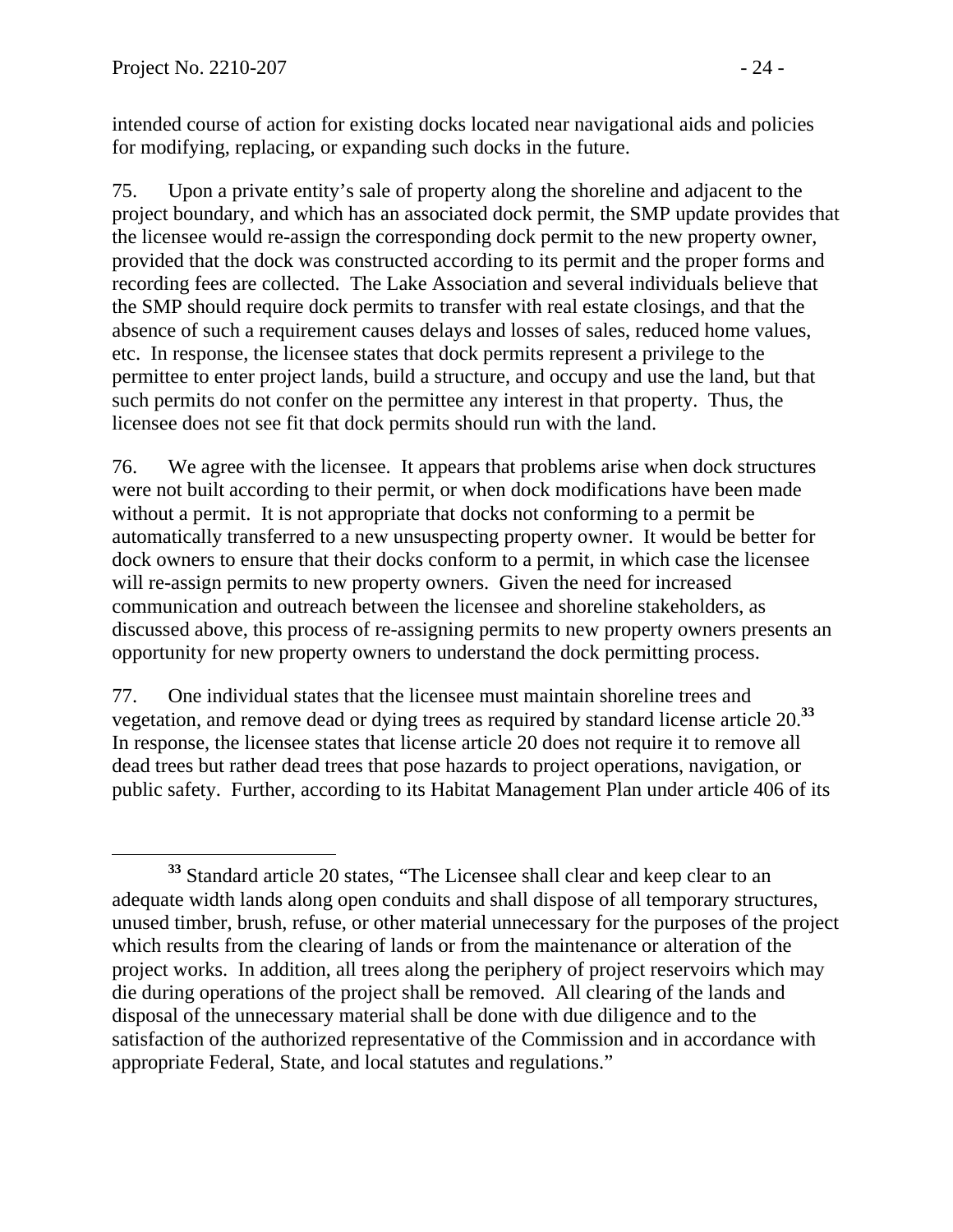project license, the licensee states that it must leave woody debris in place to provide fish habitat.**<sup>34</sup>**

78. The licensee is correct in its interpretation of license articles 20 and 406 that it should not remove all dead trees from the shoreline. Woody debris provides beneficial habitat for fish and other aquatic organisms, and need not be removed unless it poses a hazard to public safety or other project purposes. We note that the approved Debris Management Plan requires the licensee to remove debris that creates safety hazards, interferes with public access to public recreation facilities, or results in adverse aesthetic impacts.

## Encroachments and Unpermitted Dock Structures

79. The licensee is responsible for ensuring the project lands are protected and maintained for their designated project purposes, such as operation and maintenance, flowage, recreation, public access, protection of environmental resources, and shoreline control. The licensee must also monitor project property to ensure that no unauthorized uses and occupancies occur within the project boundary. Such uses may adversely impact project purposes and the project's scenic, recreational, and environmental values.

80. The SMP update states that the licensee regularly monitors its shoreline, and that any use of or change in the features or vegetation on project lands and waters without specific authorization from the licensee is prohibited and considered to be an encroachment. The SMP update proposes a clear process to allow owners of unpermitted structures to apply for a permit. Depending on when the structure was built, the structure may or may not be required to conform to the SMP guidelines (*e.g.*, structures built prior to approval of the original SMP would be grandfathered, whereas newer structures must conform to the SMP). The SMP update also contains specific provisions for unpermitted dock structures (*e.g.*, removing offending structures, requiring mitigation, or cancelling permits) and lists certain prohibited occupancies and activities on project lands (*e.g.*, habitable structures, permanent fire pits). The licensee's shoreline monitoring efforts, rules for bringing structures under a permit or into conformance with the SMP, and provisions for resolving any encroachments are adequate to ensure that project resources are protected.

# Other Issues

81. Several comments focus on issues outside the scope of the SMP update, such as erosion, sedimentation, recreational improvements, and debris management. Any

**<sup>34</sup>** *See* 129 FERC ¶ 62,201 at article 406 (requiring the licensee to implement the Habitat Management Plan).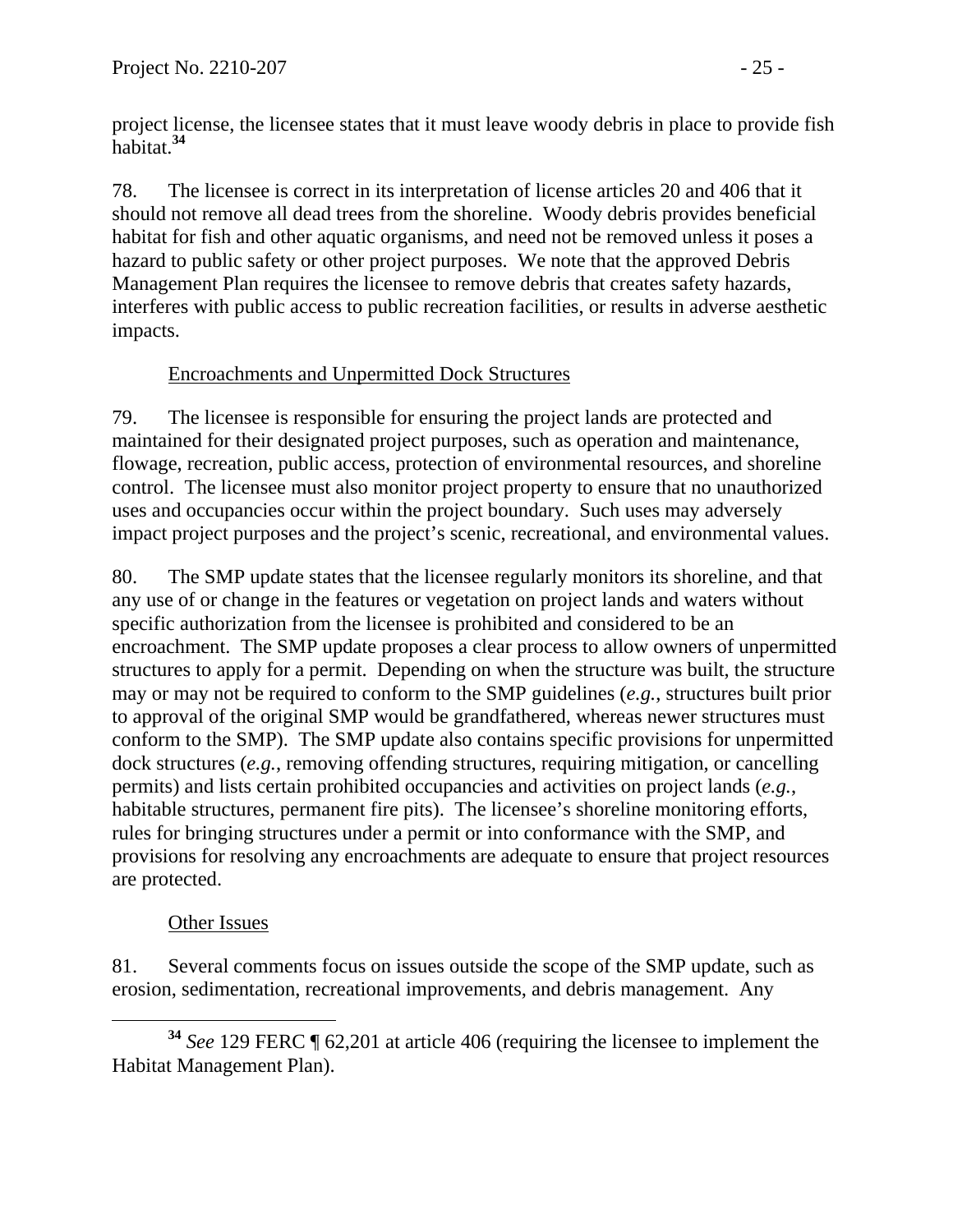comments on these issues are more appropriately addressed through the existing provisions of the corresponding license articles and plans.**<sup>35</sup>** Additionally, several comments refer to case-specific complaints regarding the licensee's decisions under the original SMP, which are most appropriately addressed separately from this order. The SMP update establishes an appeals process for shoreline management decisions whereby a property owner can appeal a decision to the licensee's Hydro Manager. This process should assist in the resolution of many of these issues.

82. Ordering paragraph (H) of the original SMP order required the licensee to file annual reports on five different topics: (1) dredging activities; (2) vegetation removal; (3) complaints, compliance, and enforcement actions; (4) status and numbers of permit applications; and (5) variances. The Commission reserved its right to modify the SMP for any reason, including as a result of analyzing the information contained in the annual reports. Over the last several years that the licensee has filed its annual reports, we have reviewed the reports, and have not taken any action. Further, the SMP update contains provisions to improve the licensee's permitting processes for dredging and vegetation removal, as well as for responding to complaints. The licensee collects information on dredging, vegetation removal, complaints, and numbers of permit applications for the administration of its shoreline program; therefore, the licensee no longer needs to file annual reports on dredging, vegetation removal, complaints, and numbers of permit applications. However, the licensee should continue to collect this information and be able to provide it to Commission staff upon request. The SMP update's provisions for handling variances and exceptions grants the licensee additional authority to act without prior Commission approval. Although we are approving the licensee's proposal in this order, the licensee should continue to file annual reports on variances and exceptions in order for the Commission to review the licensee's activities under its expanded authority. The annual report should include a short description of each variance and exception requested, including information concerning when requests were received, why and when they were granted or denied or any action taken to process the request, what environmental resources made a variance or exception necessary, and what type of mitigation was required.

**<sup>35</sup>** The approved Erosion Monitoring Plan (article 402) and approved Sedimentation Monitoring Plan (article 403) require the licensee to complete erosion or sedimentation surveys and report on its findings in consultation with various resource agencies and technical review committees. License article 410 requires the licensee to file a Recreation Management Plan, which was filed June 28, 2010, and is currently pending before the Commission. License article 411 requires the licensee to implement a Debris Management Plan, which requires the licensee to file an annual report on activities under the plan.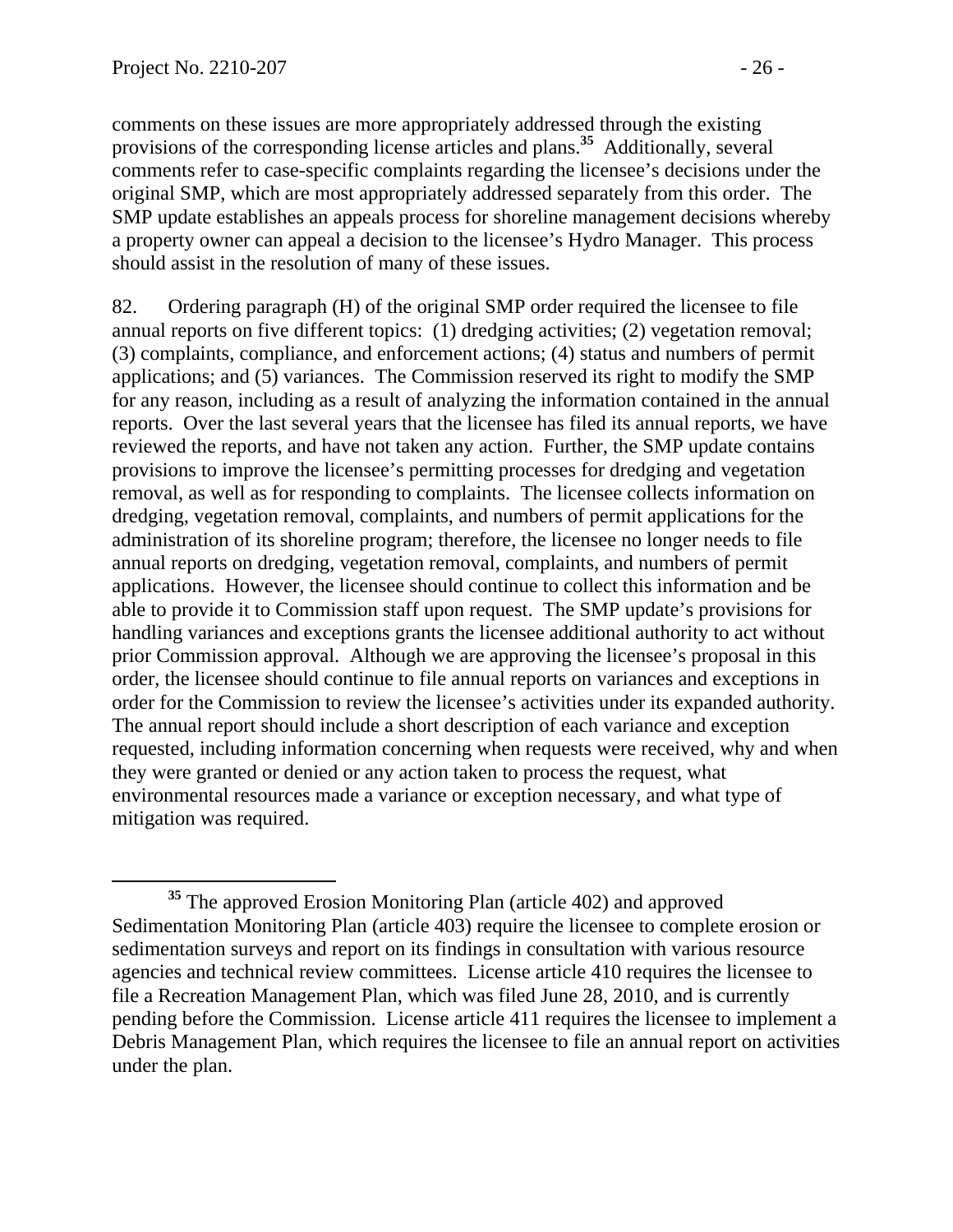83. Ordering paragraph (I) of the original SMP order requires the licensee to file revised maps when they are modified. In order to keep the Commission's and public records up to date, this requirement should remain in place. Additionally, the licensee is reminded of its responsibilities in following the procedures in the approved historic properties management plan (HPMP) with regards to ground disturbing activities along the shoreline, including consulting the Virginia State Historic Preservation Officer regarding the effects of ground disturbing activities on historic properties according to the HPMP.**<sup>36</sup>**

84. The original SMP required the licensee to update the SMP every five years. As a result of settlement negotiations, the licensee now proposes to update the SMP every ten years. Because of the extensive public and agency input into the formulation of this SMP update, the extensive annual reporting and consultation required of the licensee, and the Commission's reservation of its rights to modify the SMP at any time, it is appropriate to extend the period between future SMP updates to ten years rather than five.

# **CONCLUSION**

85. Much of the debate during this proceeding concerns the question of who controls the project lakes. Several adjacent landowners, local government organizations, and other stakeholders want more control over activities and regulations at the project. As the Commission has stated and as previously discussed in this order, the Smith Mountain Pumped Storage Project is a federally-licensed hydropower project that must be operated consistent with its license, granted under the public interest standards required by the Federal Power Act. The licensee is solely responsible to the Commission for complying with its license and maintaining and operating the project for its stated purposes, including, public recreation, public access, and preservation of environmental values. The licensee has the discretion to approve or deny the privilege of private access and docking facilities to individuals, subject to Commission review and approval. Although the Commission has required the licensee to consult various agencies, entities, and stakeholders in carrying out plans to more effectively manage the project, the licensee – not the consulted entities – is responsible for the operation and maintenance of the lands and waters within the project boundary, in accordance with its license conditions. It is important for the licensee's responsibilities to be clearly understood so that the licensee and consulted entities may better cooperate for shoreline management and other purposes in the future and for the remainder of the license term.

**<sup>36</sup>** *See* 142 FERC ¶ 62,084 (2013) (Order Approving Historic Management Plan Pursuant to Article 414).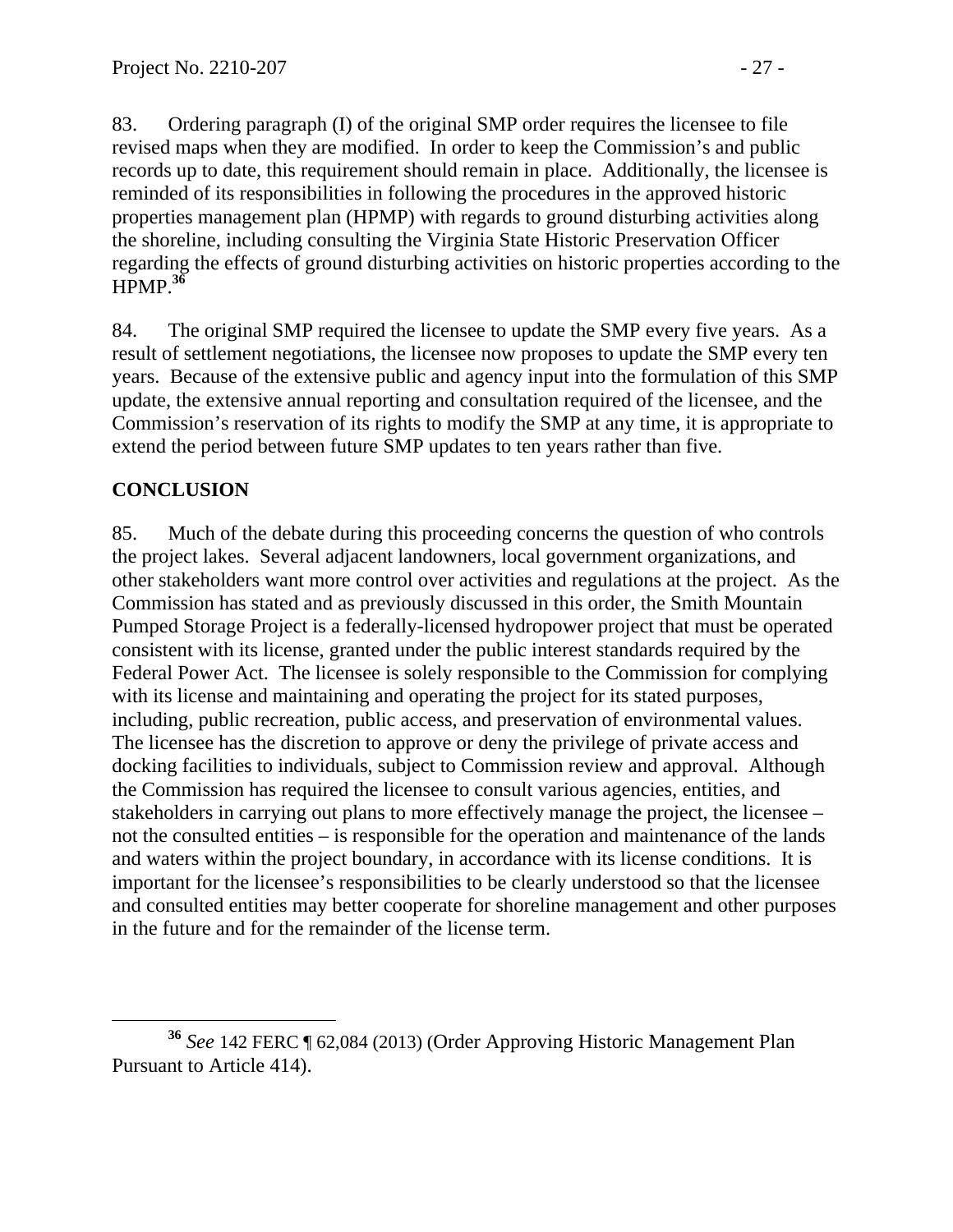86. We have reviewed the licensee's SMP update, as well as the public and agency comments. The record indicates that, with the modifications discussed above, the SMP update provides a reasonable plan to identify allowable shoreline uses in the project boundary, provides rules governing those uses, and protects project resources. Further, implementation of the SMP will not interfere with project purposes, such as public safety, public recreation, and the protection of environmental values. The SMP update meets the requirements of license article 413 and is consistent with the statutory standards by which the Commission regulates hydropower projects. Accordingly, the licensee's SMP update is approved, as modified above.

87. We will require the licensee to file GIS data regarding the reservoir area and shoreline management classifications. This will allow detailed tracking of shoreline resources and uses, and facilitate future reviews. Ordering Paragraph (G) contains the details and filing specifications for the GIS data required by the Commission. With the approval of the licensee's proposal to change some of the shoreline classifications (i.e., a new Resource Protection Area classification replaces the old Conservation/ Environmental classification), the licensee must file an updated copy of its shoreline classification maps for the Commission's records and for public reference.

#### The Director orders:

(A) Appalachian Power Company's shoreline management plan update, filed on January 3, 2011, and supplemented on February 18, 2011, and February 28, 2013, for the Smith Mountain Pumped Storage Project, as modified by paragraphs (B) through (G), is approved.

 (B) Within 60 days of this order, the licensee shall file for Commission approval a plan for enforcing the shoreline management plan's (SMP) rules regarding navigational aids, including its intended course of action for existing docks located near navigational aids and policies for modifying, replacing, or expanding such docks in the future. Prior to filing the plan, the licensee shall provide a draft copy to the Tri-County Lake Administrative Committee and Tri-County AEP Relicensing Committee for a 30-day comment period. The plan shall include documentation of consultation, and specific descriptions of how the consulted entities' comments were accommodated in the plan. If the licensee does not adopt a recommendation, the filing shall include the licensee's reasons, based on site-specific considerations.The Commission reserves the right to require changes to the plan update based on the results of the consultation.

(C) The licensee shall compile and file with the Commission an annual report by January 31 of each year, beginning in 2014, that briefly describes each variance and exception requested, including information concerning when requests were received, why and when they were granted or denied or any action taken to process the request, what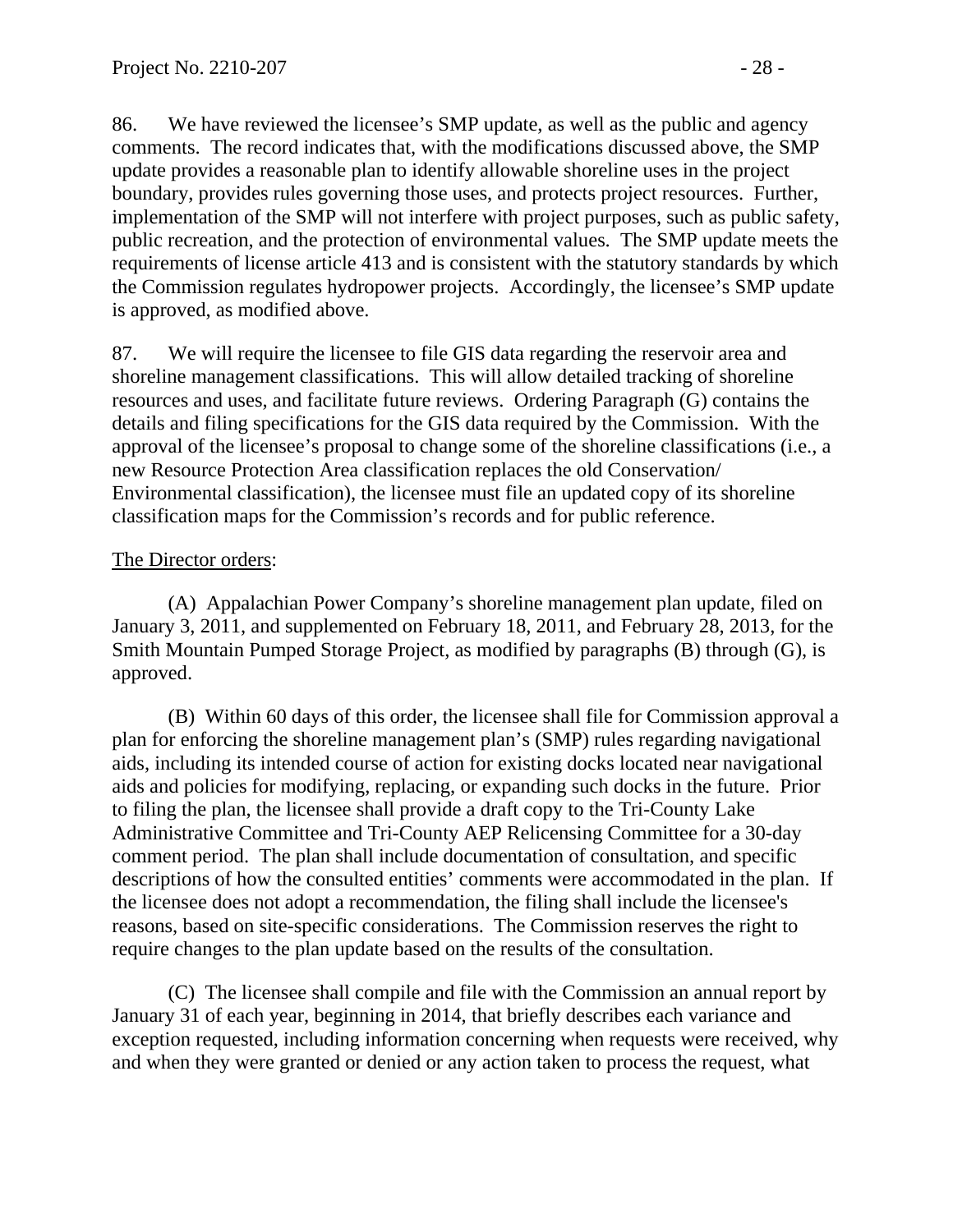environmental resources made a variance or exception necessary, and what type of mitigation was required.

(D) Within 10 years from the date of this order, and every 5 years thereafter, the licensee shall file with the Commission a report describing whether or not an update to the SMP is needed. If the licensee determines that no update to the SMP is needed, then the report shall include the licensee's reasons for making that determination. If the licensee determines that an update to the SMP is needed, the licensee shall include in its report a plan and schedule for completing the SMP update. The report shall include documentation of consultation with the parties identified in license article 413, and specific descriptions of how the consulted entities' comments were accommodated in the report. If the licensee does not adopt a recommendation, the filing shall include the licensee's reasons, based on site-specific considerations.The Commission reserves the right to require changes to the SMP based on the results of the report.

(E) The Commission reserves the right to revisit and modify the SMP at any time, if evidence warrants a change.

(F) Within 90 days of the date of this order, the licensee shall file revised shoreline classification maps reflecting the current shoreline classifications (i.e., including Resource Protection Areas) for the Commission's records and for public reference. Additionally, the licensee shall file revised shoreline maps whenever the classifications are modified in the future.

(G) Within 90 days of the date of this order, the licensee shall file two separate sets of GIS data in a georeferenced electronic file format (such as ArcView shape files, GeoMedia files, MapInfo files, or a similar GIS format) with the Secretary of the Commission, ATTN: OEP/DHAC. The data shall include a) polygon files of the project reservoir(s) surface area including a separate polygon for the tailrace area, and b) polyline file of the shoreline management classifications. The filing must be in CD or diskette format and shall include polygon data that represents the surface area of each reservoir/tailrace, as shown on the project boundary exhibits, and polyline data that represents the linear extent of each shoreline classification segment as shown on maps in the shoreline management plan.

A polygon GIS data file is required for the reservoir(s)/tailrace; with each reservoir separately identified. The attribute table for each reservoir/tailrace must include at least the reservoir name, water elevation, and elevation reference datum. A polyline GIS data file is required for the shoreline classifications associated with each reservoir. The attribute table for each reservoir must include at least the reservoir name and management classification description for each polyline, consistent with the shoreline management plan.